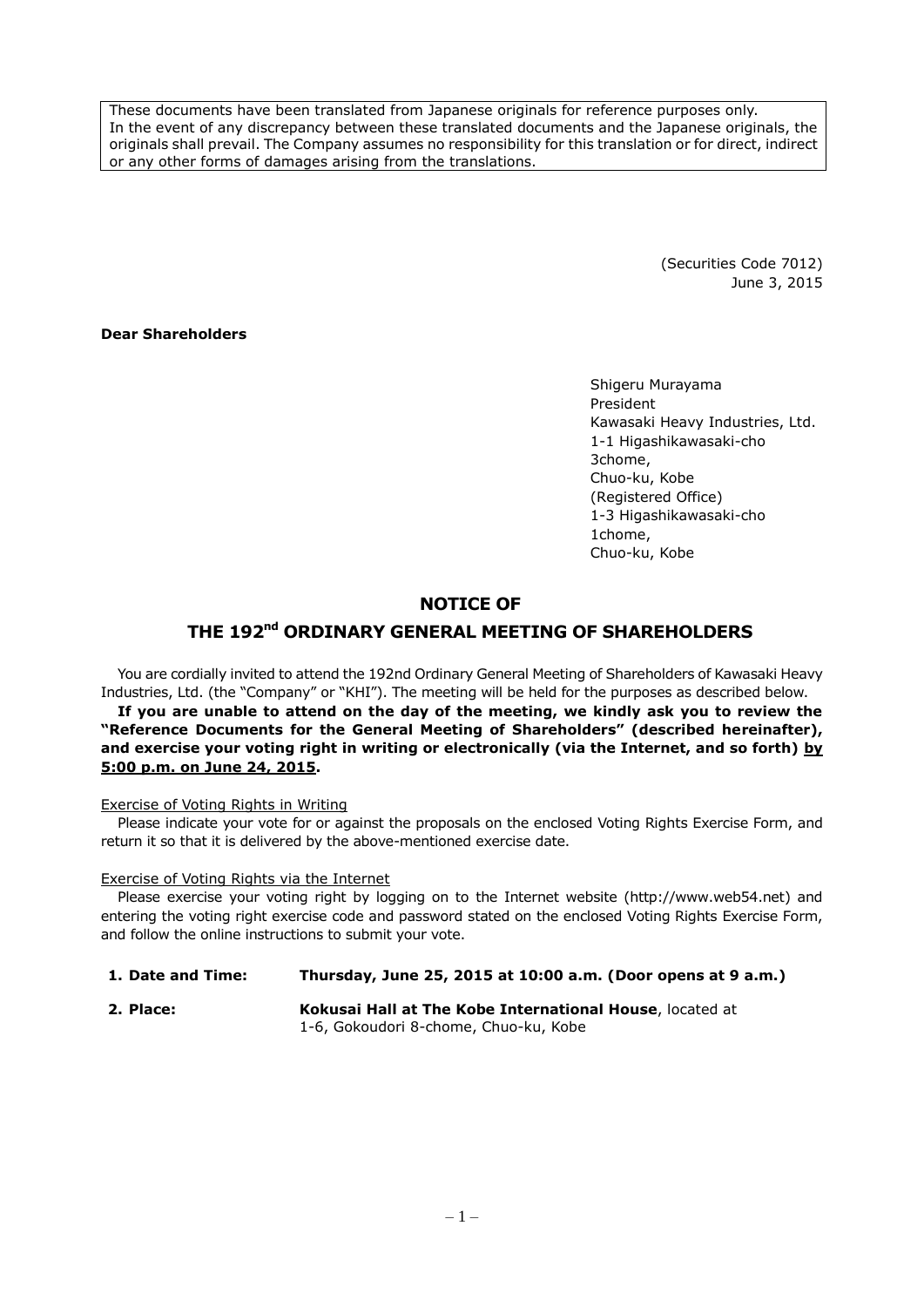# **3. Meeting Agenda:**

**reported:**

- **Matters to be**  1. The Business Report, Consolidated Financial Statements for the Company's 192nd Fiscal Year (April 1, 2014 - March 31, 2015) and results of audits by the Accounting Auditor and the Board of Corporate Auditors of the Consolidated Financial Statements
	- 2. Non-Consolidated Financial Statements for the Company's 192nd Fiscal Year (April 1, 2014 - March 31, 2015)
- **Proposal No. 1:** Appropriation of Retained Earnings
- **Proposal No. 2:** Election of Twelve Directors
- **Proposal No. 3:** Election of One Corporate Auditor
	- (Please refer to the "Reference Documents for the General Meeting of Shareholders" hereinafter for information on each of the proposals.)

### **4. Other decisions regarding the General Meeting of Shareholders:**

(1) When voting rights have been exercised twice in writing or electronically, the latter vote received shall be deemed valid, however when votes are received on the same day, the voting right exercised electronically shall be deemed valid.

Shareholders who intend to diversely exercise voting rights are requested to give written notification to that effect, and the reason(s) thereof, no later than three (3) days prior to the day of the General Meeting of Shareholders.

(2) Among the documents to be submitted when sending the Notice, "Consolidated Statement of Changes in Net Assets" "Notes to the Consolidated Financial Statements" and "Non-consolidated Statement of Changes in Net Assets" "Notes to the Non-consolidated Financial Statements" are posted on the Website (http://global.kawasaki.com/en/corp/ir/) according to laws and the Article 16 of the Articles of Incorporation, and they are not included in the Appendix regarding matters to be reported. "Consolidated Statement of Changes in Net Assets" "Notes to the Consolidated Financial Statements" "Non-consolidated Statement of Changes in Net Assets" and "Notes to the Non-consolidated Financial Statements" have been combined with the Consolidated Financial Statements and the Non-Consolidated Financial Statements for the auditing process when preparing the results of audits by the Accounting Auditor and the Board of Corporate Auditors.

### Notes:

- 1. When attending the meeting, please submit the enclosed Voting Rights Exercise Form at the reception desk at the venue on the day of the meeting. Please note that persons other than shareholders who are able to exercise voting rights, including representatives and their companions who are not shareholders, are not permitted to enter the venue.
- 2. Any updates to the Appendix and the Reference Documents for the General Meeting of Shareholders, will be posted on the Company's Website at the following URL: (http://global.kawasaki.com/en/corp/ir/).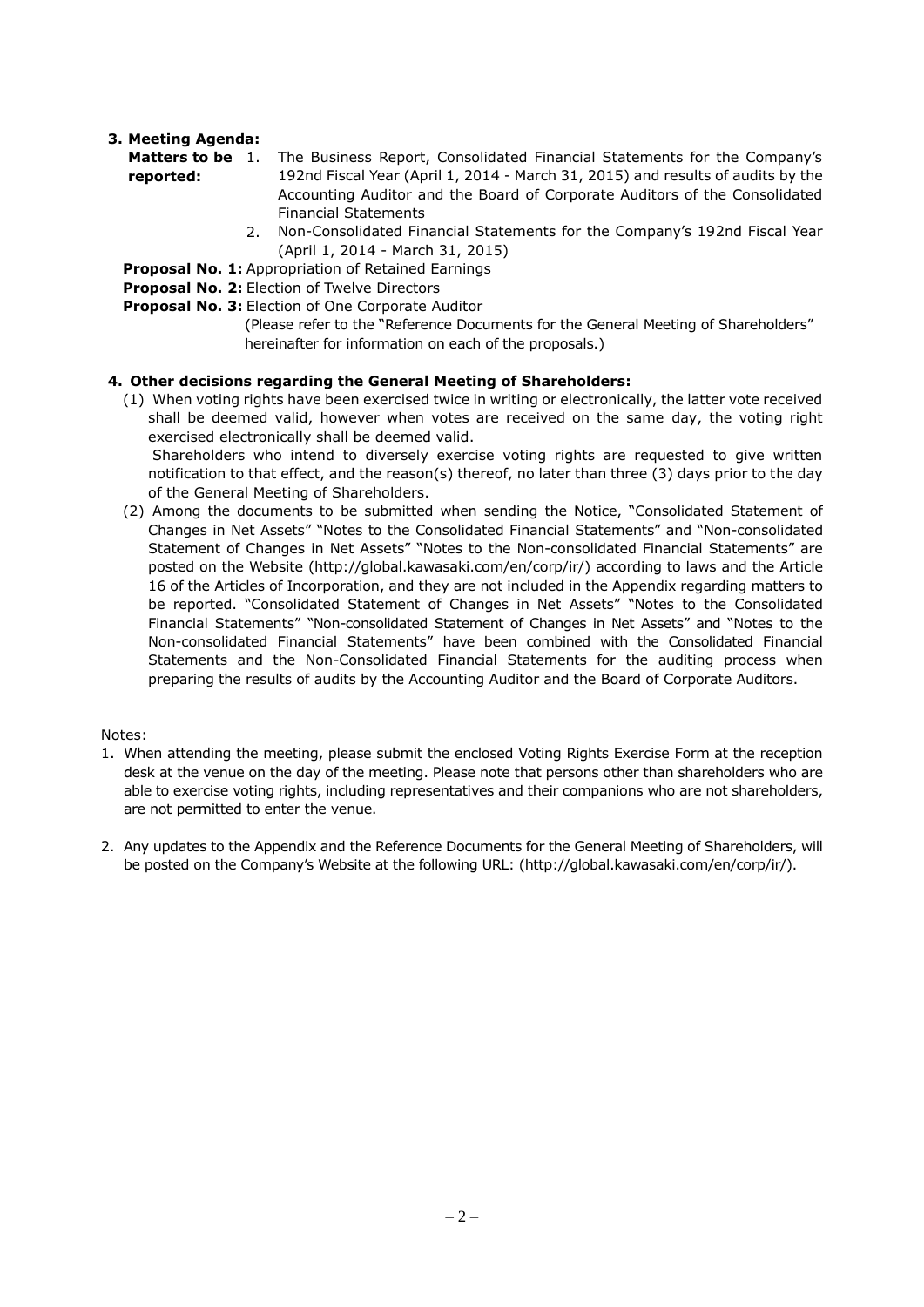# **Reference Documents for the General Meeting of Shareholders**

### **Proposals and References**

### **Proposal No. 1: Appropriation of Retained Earnings**

The Company considers the return of profits to shareholders as being an important management issue. The Company aims to enhance shareholder value over the long term through continuous, advanced research and development and innovative capital investment, which is necessary for future growth. The Company's basic policy is to maintain a medium- and long-term dividend payout ratio of 30% to consolidated net income and to distribute surplus twice a year as an interim dividend and a year-end dividend, by fully taking into consideration future earnings trends and its financial position so as to keep a balance between enhancing shareholder value and returning profits to shareholders.

In accordance with the said policy, the year-end dividend will amount to ¥7 per ordinary share for a total distribution of ¥11,694,295,669, up ¥1 per share from the previous fiscal year. As a result, annual dividends will be ¥10 per share, including interim dividends.

In addition, the Company's year-end dividend distribution is June 26, 2015.

### **Proposal No. 2: Election of Twelve Directors**

The term of office of all thirteen Directors will expire at the conclusion of this Ordinary General Meeting of Shareholders. Accordingly, we propose to elect twelve Directors (including a new Outside Director) to establish corporate governance at a higher level and further improve the Company's enterprise value.

| No.          | Name<br>(Date of Birth)             | Abridged Personal Records, Positions and Duties<br>[Significant concurrent positions] |                                                                                                                                                                                                                                                                                                                                                                                                                                                                             | Shares of<br>the<br>Company |
|--------------|-------------------------------------|---------------------------------------------------------------------------------------|-----------------------------------------------------------------------------------------------------------------------------------------------------------------------------------------------------------------------------------------------------------------------------------------------------------------------------------------------------------------------------------------------------------------------------------------------------------------------------|-----------------------------|
| $\mathbf{1}$ | Shigeru Murayama<br>(Feb. 27, 1950) | Apr. 1974<br>Apr. 2008<br>Apr. 2010<br>Jun. 2010<br>Jun. 2013                         | Joined Kawasaki Heavy Industries, Ltd.<br>Managing Executive Officer<br>Vice President, Aerospace Company<br>Managing Executive Officer<br>President, Aerospace Company<br>Senior Vice President<br>President, Aerospace Company<br>President<br>(current position)<br>[Significant concurrent position]<br>President (representative director), Commercial Airplane<br>Company                                                                                             | 121,000<br>shares           |
| 2            | Joji Iki<br>(Sep. 5, 1951)          | Apr. 1977<br>Apr. 2009<br>Apr. 2012<br>Jun. 2012<br>Apr. 2015                         | Joined Kawasaki Heavy Industries, Ltd.<br><b>Executive Officer</b><br>General Manager, Machinery Division, Gas Turbine &<br>Machinery Company<br>Managing Executive Officer<br>President, Gas Turbine & Machinery Company<br>Senior Vice President<br>President, Gas Turbine & Machinery Company<br>(current position)<br>Senior Executive Vice President<br>Assistant to the President, in charge of technology, sales<br>and procurement department<br>(current position) | 39,000<br>shares            |

The candidates for Director are as follows: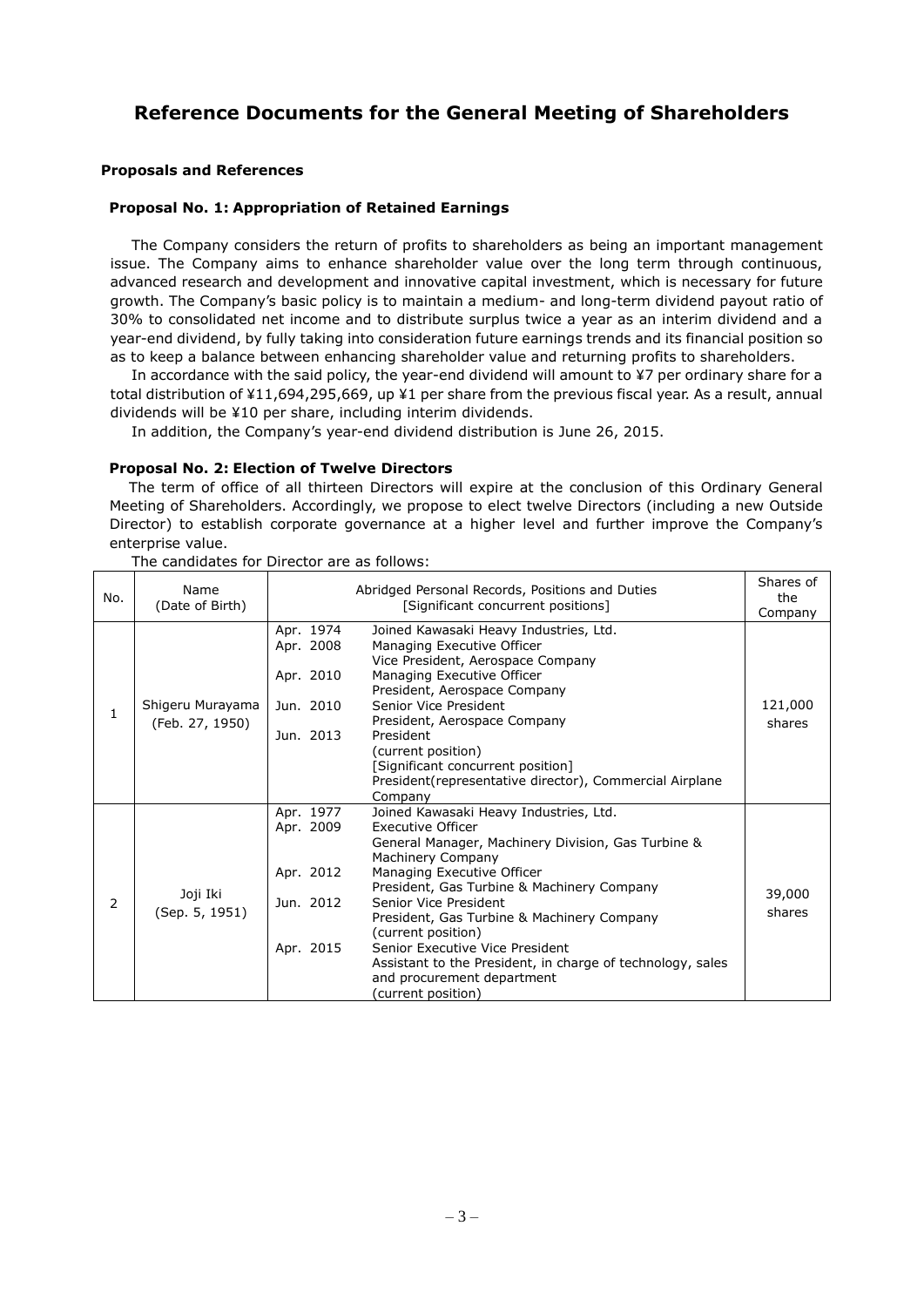| No. | Name<br>(Date of Birth)                                                                      | Abridged Personal Records, Positions and Duties<br>[Significant concurrent positions]                |                                                                                                                                                                                                                                                                                                                                                                                                                                                                                                                                                                                                                                                                                                                                                                                                             |                         |
|-----|----------------------------------------------------------------------------------------------|------------------------------------------------------------------------------------------------------|-------------------------------------------------------------------------------------------------------------------------------------------------------------------------------------------------------------------------------------------------------------------------------------------------------------------------------------------------------------------------------------------------------------------------------------------------------------------------------------------------------------------------------------------------------------------------------------------------------------------------------------------------------------------------------------------------------------------------------------------------------------------------------------------------------------|-------------------------|
| 3   | Eiji Inoue<br>(Feb. 22, 1952)                                                                | Apr. 1974<br>Jun. 2010<br>Oct. 2010<br>Apr. 2011<br>Apr. 2012<br>Jun. 2012                           | Joined Kawasaki Heavy Industries, Ltd.<br>Senior Vice President<br>General Manager, Project Engineering Center, Kawasaki<br>Plant Systems, Ltd.<br><b>Executive Officer</b><br>General Manager, Project Engineering Center, in charge of<br>Kobe Engineering Department, Plant & Infrastructure<br>Company, Kawasaki Heavy Industries, Ltd.<br><b>Executive Officer</b><br>Vice President, Plant & Infrastructure Company<br>Managing Executive Officer<br>President, Plant & Infrastructure Company<br>Senior Vice President<br>President, Plant & Infrastructure Company<br>(current position)                                                                                                                                                                                                            | 54,000<br>shares        |
| 4   | Yoshinori<br>Kanehana<br>(Feb. 19, 1954)                                                     | Apr. 1976<br>Apr. 2009<br>Apr. 2011<br>Apr. 2012<br>Jun. 2012<br>Jun. 2013                           | Joined Kawasaki Heavy Industries, Ltd.<br><b>Executive Officer</b><br>Vice President, Rolling Stock Company<br>Managing Executive Officer<br>Vice President, Rolling Stock Company<br>Managing Executive Officer<br>General Manager, Marketing Division<br>Senior Vice President<br>General Manager, Marketing Division<br>Senior Vice President<br>President, Rolling Stock Company<br>(current position)                                                                                                                                                                                                                                                                                                                                                                                                  | 56,000<br>Shares        |
| 5   | Akio Murakami<br>(May. 9, 1952)                                                              | Apr. 1975<br>Jun. 2010<br>Oct. 2010<br>Apr. 2013<br>Jun. 2013                                        | Joined Kawasaki Heavy Industries, Ltd.<br>Senior Vice President<br>General Manager, Technology Division, Kawasaki Shipbuilding<br>Corporation<br>Executive Officer<br>General Manager, Planning & Control Division, Ship & Offshore<br>Structure Company, Kawasaki Heavy Industries, Ltd.<br>Managing Executive Officer<br>President, Ship & Offshore Structure Company<br>Senior Vice President<br>President, Ship & Offshore Structure Company<br>(current position)<br>[Significant concurrent position]<br>Director, Nantong COSCO KHI Ship Engineering Co., Ltd.<br>Director, Dalian COSCO KHI Ship Engineering Co., Ltd.<br>Director, ENSEADA INDÚSTRIA NAVAL S.A.                                                                                                                                    | 25,000<br><b>Shares</b> |
| 6   | Yoshihiko Morita<br>(Mar. 7, 1947)<br>(Outside Director Candidate)<br>(Independent Director) | Apr. 1969<br>Oct. 2008<br>Jun. 2011<br>Dec. 2011<br>Jun. 2012<br>Jun. 2013<br>Jun. 2013<br>Dec. 2014 | Joined Export-Import Bank of Japan (At present: Japan<br>Bank for International Cooperation)<br>Representative Director and Senior Managing Executive<br>Officer<br>Deputy CEO of Japan Bank for International Cooperation,<br>Japan Finance Corporation<br>Resigned Deputy CEO of Japan Bank for International<br>Cooperation, Japan Finance Corporation<br>Advisor, Sumitomo Mitsui Banking Corporation<br>President, Japan Institute for Overseas Investment<br>Outside Corporate Auditor, TOKYO GAS Co., Ltd.<br>Outside Director, Kawasaki Heavy Industries, Ltd.<br>Resigned Advisor, Sumitomo Mitsui Banking Corporation<br>Resigned President, Japan Institute for Overseas Investment<br>(current position)<br>[Significant concurrent position]<br>Outside Corporate Auditor, TOKYO GAS Co., Ltd. | 2,000<br><b>Shares</b>  |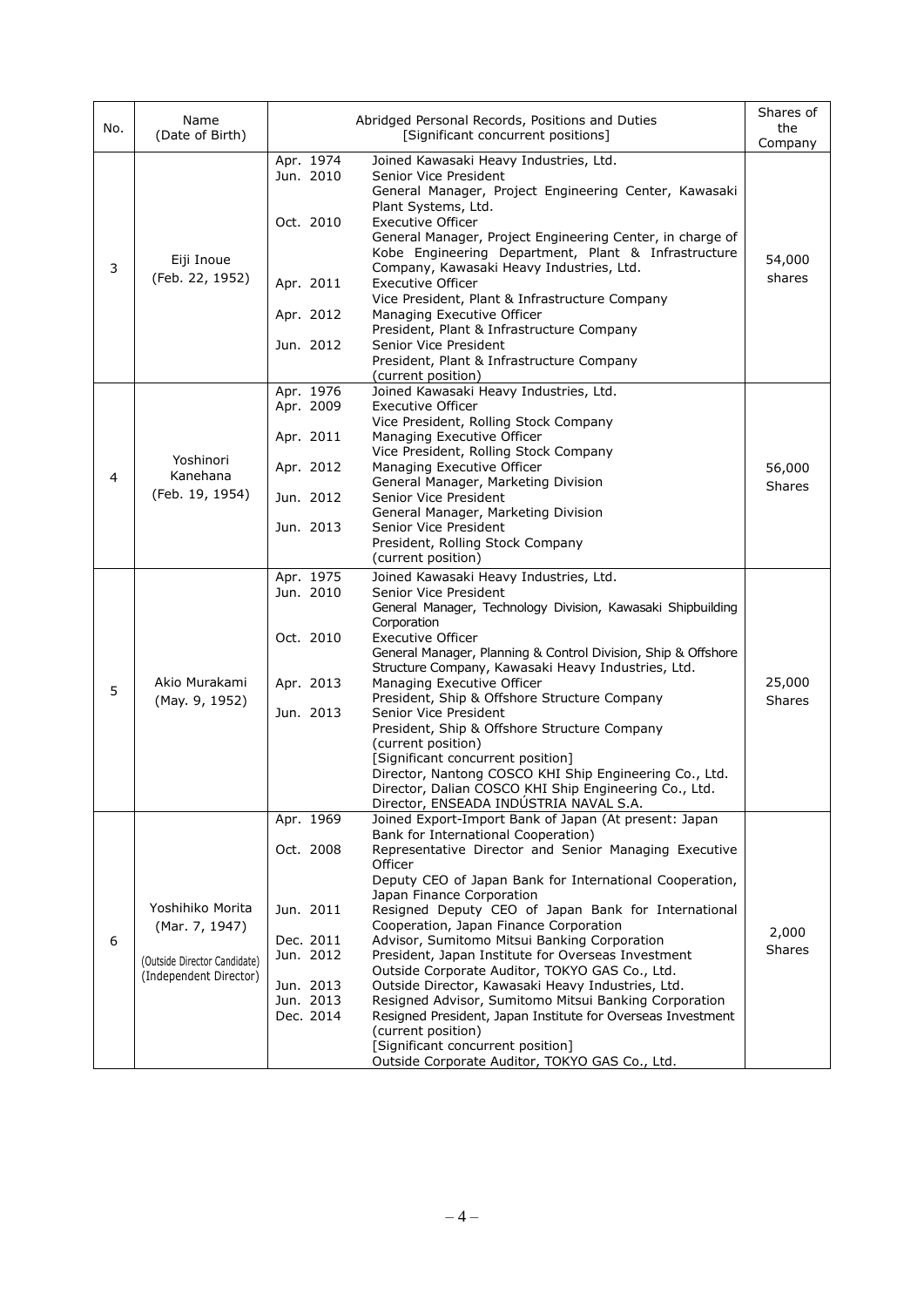| No.            | Name<br>(Date of Birth)                                  |                                                                                                       | Abridged Personal Records, Positions and Duties<br>[Significant concurrent positions]                                                                                                                                                                                                                                                                                                                                                                                                                                                                                                                                                                                                                                     |                         |  |
|----------------|----------------------------------------------------------|-------------------------------------------------------------------------------------------------------|---------------------------------------------------------------------------------------------------------------------------------------------------------------------------------------------------------------------------------------------------------------------------------------------------------------------------------------------------------------------------------------------------------------------------------------------------------------------------------------------------------------------------------------------------------------------------------------------------------------------------------------------------------------------------------------------------------------------------|-------------------------|--|
| $\overline{7}$ | Munenori Ishikawa<br>(Feb. 26, 1953)                     | Apr. 1975<br>Apr. 2009<br>Apr. 2012<br>Apr. 2013<br>Jun. 2013<br>Jun. 2014                            | Joined Kawasaki Heavy Industries, Ltd.<br>General Manager, Manufacturing Division, Aerospace Company<br><b>Executive Officer</b><br>General Manager, Manufacturing Division, Aerospace Company<br><b>Executive Officer</b><br>Vice President, Aerospace Company<br>Managing Executive Officer<br>President, Aerospace Company<br>Senior Vice President<br>President, Aerospace Company<br>(current position)                                                                                                                                                                                                                                                                                                              | 31,000<br><b>Shares</b> |  |
| 8              | Kazuo Hida<br>(Feb. 1, 1954)                             | Apr. 1978<br>Jun. 2009<br>Oct. 2010<br>Apr. 2011<br>Sep. 2011<br>Apr. 2013<br>Apr. 2014<br>Jun. 2014  | Joined Kawasaki Heavy Industries, Ltd.<br>Seconded to Kawasaki Precision Machinery (UK) Ltd.<br>Senior Associate Officer, Kawasaki Heavy Industries, Ltd.<br>Seconded to Kawasaki Precision Machinery (UK) Ltd.<br>Executive Officer, Kawasaki Heavy Industries, Ltd.<br>Seconded to Kawasaki Precision Machinery (UK) Ltd.<br><b>Executive Officer</b><br>General Manager, Engineering Division, Precision Machinery<br>Company<br><b>Executive Officer</b><br>Vice President and General Manager, Engineering Division,<br>Precision Machinery Company<br>Managing Executive Officer<br>President, Precision Machinery Company<br>Senior Vice President<br>President, Precision Machinery Company<br>(current position) | 28,000<br><b>Shares</b> |  |
| 9              | Kenji Tomida<br>(Aug. 7, 1955)                           | Apr. 1978<br>Apr. 2010<br>Apr. 2012<br>Apr. 2013<br>July. 2013<br>Apr. 2014<br>Jun. 2014<br>Apr. 2015 | Joined Kawasaki Heavy Industries, Ltd.<br>Deputy General Manager, Corporate Planning Division<br><b>Executive Officer</b><br>Deputy General Manager, Corporate Planning Division<br>Marketing Division<br><b>Executive Officer</b><br>General Manager, Planning & Control Division, Ship & Offshore<br><b>Structure Company</b><br>Executive Officer<br>General Manager, Corporate Planning Division<br>Managing Executive Officer<br>General Manager, Corporate Planning Division<br>Senior Vice President<br>General Manager, Corporate Planning Division<br>Senior Vice President<br>President, Motorcycle & Engine Company<br>(current position)                                                                      | 31,000<br><b>Shares</b> |  |
| 10             | (Newly-appointed)<br>Toshiyuki Kuyama<br>(Nov. 12, 1953) | Apr. 1980<br>Apr. 2009<br>Apr. 2012<br>Apr. 2015                                                      | Joined Kawasaki Heavy Industries, Ltd.<br>Deputy General Manager, Gas Turbine Division, Gas Turbine &<br>Machinery Company<br><b>Executive Officer</b><br>General Manager, Gas Turbine Division, Gas Turbine &<br>Machinery Company<br>Managing Executive Officer<br>President, Gas Turbine & Machinery Company<br>(current position)                                                                                                                                                                                                                                                                                                                                                                                     | 14,000<br><b>Shares</b> |  |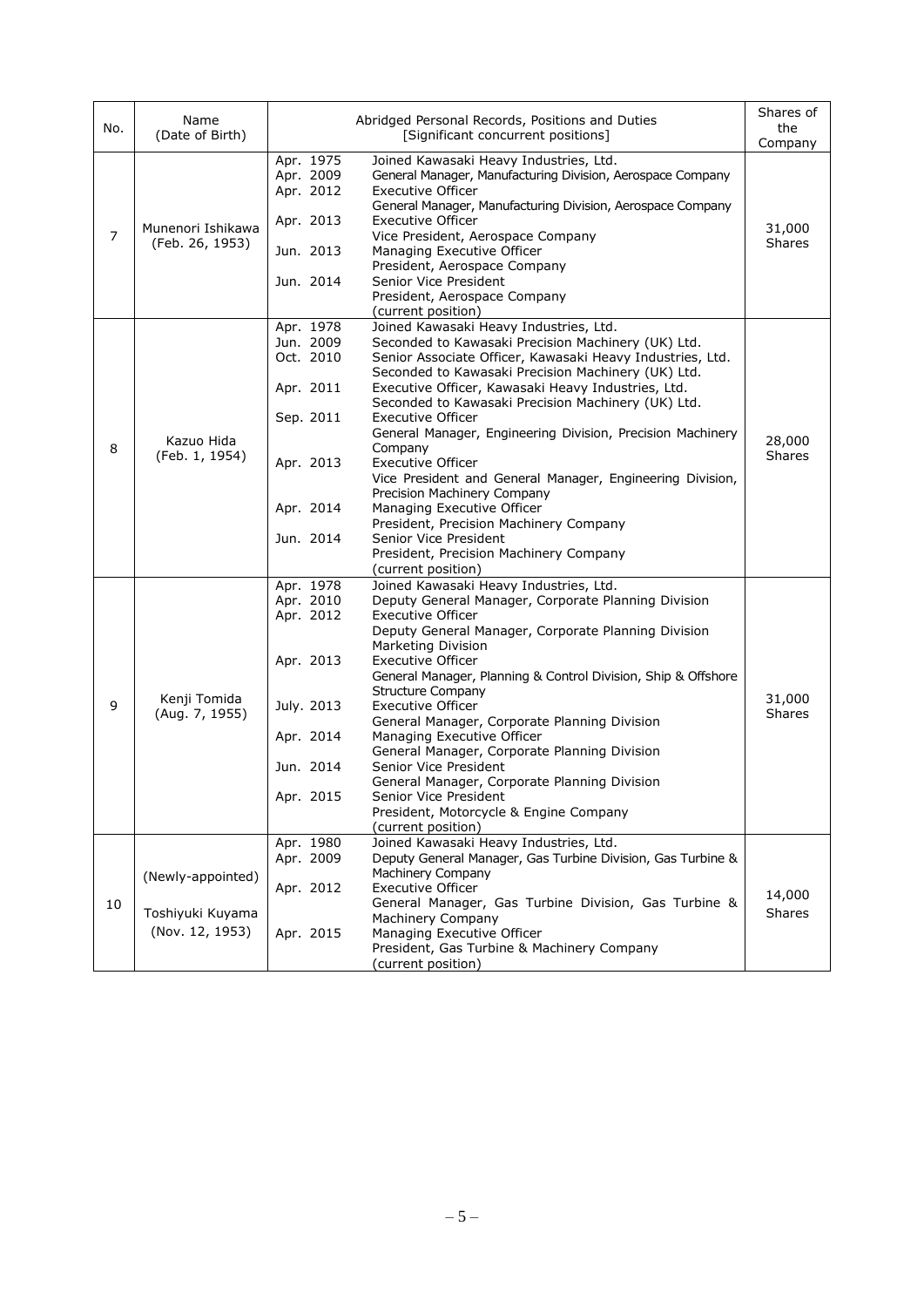| No. | Name<br>(Date of Birth)                                                                                         |                                                                                         | Abridged Personal Records, Positions and Duties<br>[Significant concurrent positions]                                                                                                                                                                                                                                                                                                                                                                                                                                                                                                                                                                                                                                    | Shares of<br>the<br>Company |
|-----|-----------------------------------------------------------------------------------------------------------------|-----------------------------------------------------------------------------------------|--------------------------------------------------------------------------------------------------------------------------------------------------------------------------------------------------------------------------------------------------------------------------------------------------------------------------------------------------------------------------------------------------------------------------------------------------------------------------------------------------------------------------------------------------------------------------------------------------------------------------------------------------------------------------------------------------------------------------|-----------------------------|
| 11  | (Newly-appointed)<br>Kazuo Ota<br>(Jan. 13, 1955)                                                               | Apr. 1978<br>Apr. 2010<br>Jan. 2011<br>Apr. 2012<br>Apr. 2013<br>Apr. 2015              | Joined Kawasaki Heavy Industries, Ltd.<br>Deputy General Manager, Planning Division and senior<br>manager, Planning Department and senior manager,<br>Managerial Information Systems Department, Motorcycle &<br>Engine Company<br>Deputy General Manager, Planning & Control Division and senior<br>manager, Control Department, Aerospace Company<br>General Manager, Planning & Control Division, Aerospace<br>Company<br><b>Executive Officer</b><br>General Manager, Planning & Control Division, Aerospace<br>Company<br>Managing Executive Officer<br>General Manager, Corporate Planning Division, in charge of<br>Finance & Accounting and Personnel & Labor Administration<br>department<br>(current position) | 43,000<br>Shares            |
| 12  | (Newly-appointed)<br>Hideki Fukuda<br>(Feb. 21, 1947)<br>(Outside Director Candidate)<br>(Independent Director) | Apr. 1970<br>Oct. 1992<br>Mar. 1994<br>Apr. 1994<br>Apr. 2004<br>Apr. 2009<br>Mar. 2015 | Joined KANEKA CORPORATION<br>Head of Research Planning Department, General Research<br>Laboratories and Chief Researcher, Process Technology<br>Laboratories, KANEKA CORPORATION<br>Resigned KANEKA CORPORATION<br>Professor at the Faculty of Engineering, Kobe University<br>Professor at Graduate School of Science and Technology,<br>Kobe University<br>President, Kobe University<br>Resigned President, Kobe University<br>(current position)                                                                                                                                                                                                                                                                     | 0<br><b>Shares</b>          |

(Notes)1. Mr. Shigeru Murayama also serves as President (representative director) of Commercial Airplane Co., Ltd. which engages in the following transaction with the Company as well as a business that is the same type as the Company's Aerospace segment:

- Sales, etc. of aircraft component parts for The Boeing Company.

- 2. Mr. Akio Murakami also serves as Director of Nantong COSCO KHI Ship Engineering Co., Ltd., Dalian COSCO KHI Ship Engineering Co., Ltd., and ENSEADA INDÚSTRIA NAVAL S.A. Each company engages in a business that is the same type as the Company's Ship & Offshore Structure segment.
- 3. There is no special interest relationship between the other candidates and the Company.
- 4. Contents of the matter stipulated regarding candidates for Outside Director pursuant to Article 74, Paragraph 4 of the Ordinance for Enforcement of the Companies Act
- (1) Mr. Yoshihiko Morita and Mr. Hideki Fukuda are candidates for Outside Director.
- (2) Two year has passed since Mr. Yoshihiko Morita commenced his service as Outside Director of the Company at the conclusion of this Ordinary General Meeting of Shareholders.
- (3) Mr. Yoshihiko Morita has been chosen as a candidate for Outside Director as the Company has judged that he is able to express useful opinions and advice in determining important matters of the Company's management. The Company believes he can do so from a position independent from the Company's execution of duties in light of his substantial overseas experiences and knowledge as a specialist, acquired in the Japan Bank for International Cooperation and other institutions. The Company believes he will be able to fully perform his roles as an Outside Director in the supervision of the execution of duties of the Company.
- (4) Although Mr. Hideki Fukuda has not been involved in corporate management before, except as an outside officer, he has been chosen as a candidate for Outside Director as the Company has judged that he is able to express useful opinions and give advice in determining important matters of the Company's management. The Company believes he can do so from a position independent from the Company's execution of duties in light of his substantial experience in the management of a university corporation as Director of Kobe University and his extensive knowledge and experience in the manufacturing industry. The Company believes he will be able to fully perform his roles as an Outside Director in supervising the execution of duties of the Company.
- 5. Mr. Yoshihiko Morita has entered into a limited liability agreement pursuant to the provisions of Article 427, Paragraph 1 of the Companies Act, and the liability under said agreement shall be limited to either an amount of ¥10 million, or an amount specified by law and regulation, whichever is higher. Should the appointment of Mr. Yoshihiko Morita be approved, the Company will extend the above agreement with him.
- 6. After the proposed election, Mr. Hideki Fukuda will enter into a limited liability agreement pursuant to the provisions of Article 427, Paragraph 1 of the Companies Act with the Company on condition that Proposal No. 2 is approved in its original form. The liability for damages under said agreement shall be limited to either an amount of ¥10 million, or an amount specified by law and regulation, whichever is higher.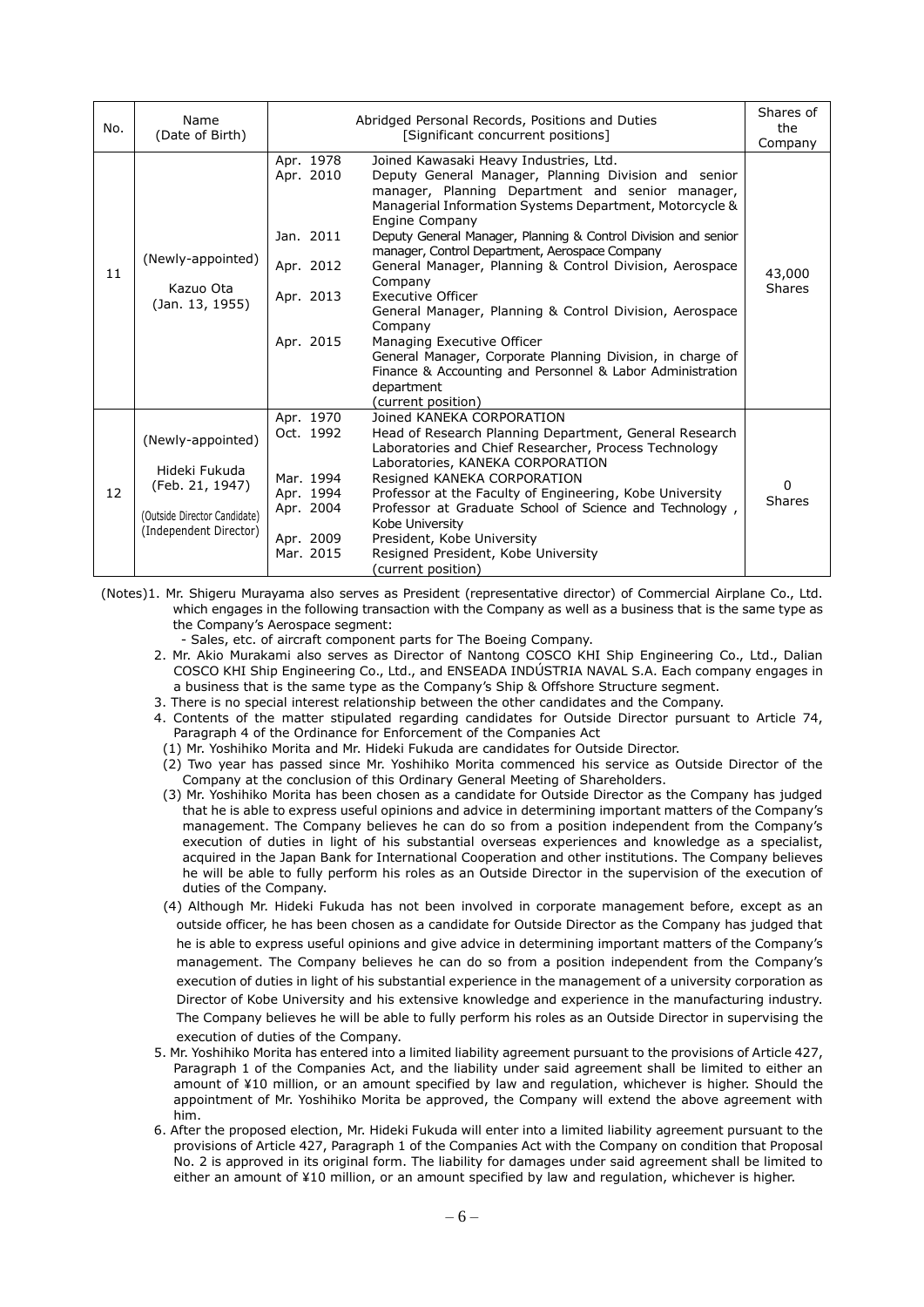7. Mr. Yoshihiko Morita and Mr. Hideki Fukuda satisfy the requirements of independent Officer stipulated by the Tokyo Stock Exchange, Inc. and Nagoya Stock Exchange, Inc.

### **Proposal No. 3: Election of One Corporate Auditor**

As the term of office of the Corporate Auditor, Mr. Michio Oka will expire at the conclusion of this Ordinary General Meeting of Shareholders, we propose to elect one Corporate Auditor.

We have obtained the prior approval of the Board of Corporate Auditors on this proposal.

The candidate for Corporate Auditor is as follows.

| Name<br>(Date of Birth)                                                     | Abridged Personal Records, Positions and Duties | Shares of<br>the<br>Company                                                                                                                                                             |             |
|-----------------------------------------------------------------------------|-------------------------------------------------|-----------------------------------------------------------------------------------------------------------------------------------------------------------------------------------------|-------------|
| (Newly-appointed)                                                           | Apr. 1975<br>Apr. 2009                          | Joined Kawasaki Kisen Kaisha, Ltd.<br>Director, Managing Executive Officer in charge of<br>General Affairs, Legal, Accounting, CSR &<br>Compliance and assistance to Internal Audit     |             |
| Takashi Torizumi<br>(Jul. 8, 1951)<br>(Outside Corporate Auditor Candidate) | Apr. 2011                                       | Representative Director, Senior Managing Executive<br>Officer in charge of General Affairs, Legal, Human<br>Resources, Accounting, CSR & Compliance and<br>assistance to Internal Audit | 0<br>Shares |
| (Independent corporate auditor)                                             | Apr. 2015                                       | Director<br>(current position)                                                                                                                                                          |             |

(Note) 1. There is no special conflict of interest between the Company and the candidate for Corporate Auditor. 2. Contents of the matter stipulated regarding candidates for Outside Corporate Auditor pursuant to Article

- 76, Paragraph 4 of the Ordinance for Enforcement of the Companies Act
- (1) Mr. Takashi Torizumi is candidate for Outside Corporate Auditor.
- (2) Mr. Takashi Torizumi has been chosen as a candidate for Outside Corporate Auditor as the Company has judged that he is able to perform duties as an Outside Corporate Auditor in light of his substantial experience as a corporate manager. While he was in office as Representative Director and Senior Managing Executive Officer of Kawasaki Kisen, the Japan Fair Trade Commission issued in March 2014 a cease and desist order and a surcharge payment order against the firm regarding violations of the Antimonopoly Act in relation to transportation of automobiles and others. In September 2014, the firm entered into a plea agreement with the United States Department of Justice for payment of a fine. Mr. Takashi Torizumi had not been directly involved in the activities subject to these orders until the violation was found. He fully cooperated in investigations conducted by the Commission and worked on further strengthening compliance of the firm and implementing measures to prevent any recurrence. Furthermore, Mr. Takashi Torizumi intends to resign from the post of Director of Kawasaki Kisen in June 2015.
- (3) Mr. Jiro Noguchi, formerly Senior Vice President of KHI, has been appointed as Outside Corporate Auditor of Kawasaki Kisen Kaisha, Ltd. ("Kawasaki Kisen"), to which Mr. Takashi Torizumi belonged. Kawasaki Kisen owns a total of 1.03% of the outstanding shares in KHI. Meanwhile, KHI owns a total of 3.50% of the voting rights of the outstanding shares in Kawasaki Kisen, which are held by Trust & Custody Services Bank, Ltd. (Kawasaki Heavy Industries, Ltd. retirement benefit trust account re-entrusted by Mizuho Trust and Banking Co., Ltd.). However, Kawasaki Kisen is not a company of KHI Group. In addition, although Kawasaki Kisen is a business partner of KHI mainly in ship-related transactions, the annual average transactions between the Kawasaki Kisen Group and KHI Group for the most recent five fiscal years account for less than 2% of the total annual average sales each for the Kawasaki Kisen Group and KHI Group over the corresponding period.
- 3. After the proposed election, Mr. Takashi Torizumi will enter into a limited liability agreement pursuant to the provisions of Article 427, Paragraph 1 of the Companies Act with the Company. The liability for damages under said agreement shall be limited to either an amount of ¥10 million, or an amount specified by law and regulation, whichever is higher.
- 4. Mr. Takashi Torizumi satisfies the requirements of independent directors/corporate auditor stipulated by the Tokyo Stock Exchange, Osaka Securities Exchange and Nagoya Stock Exchange.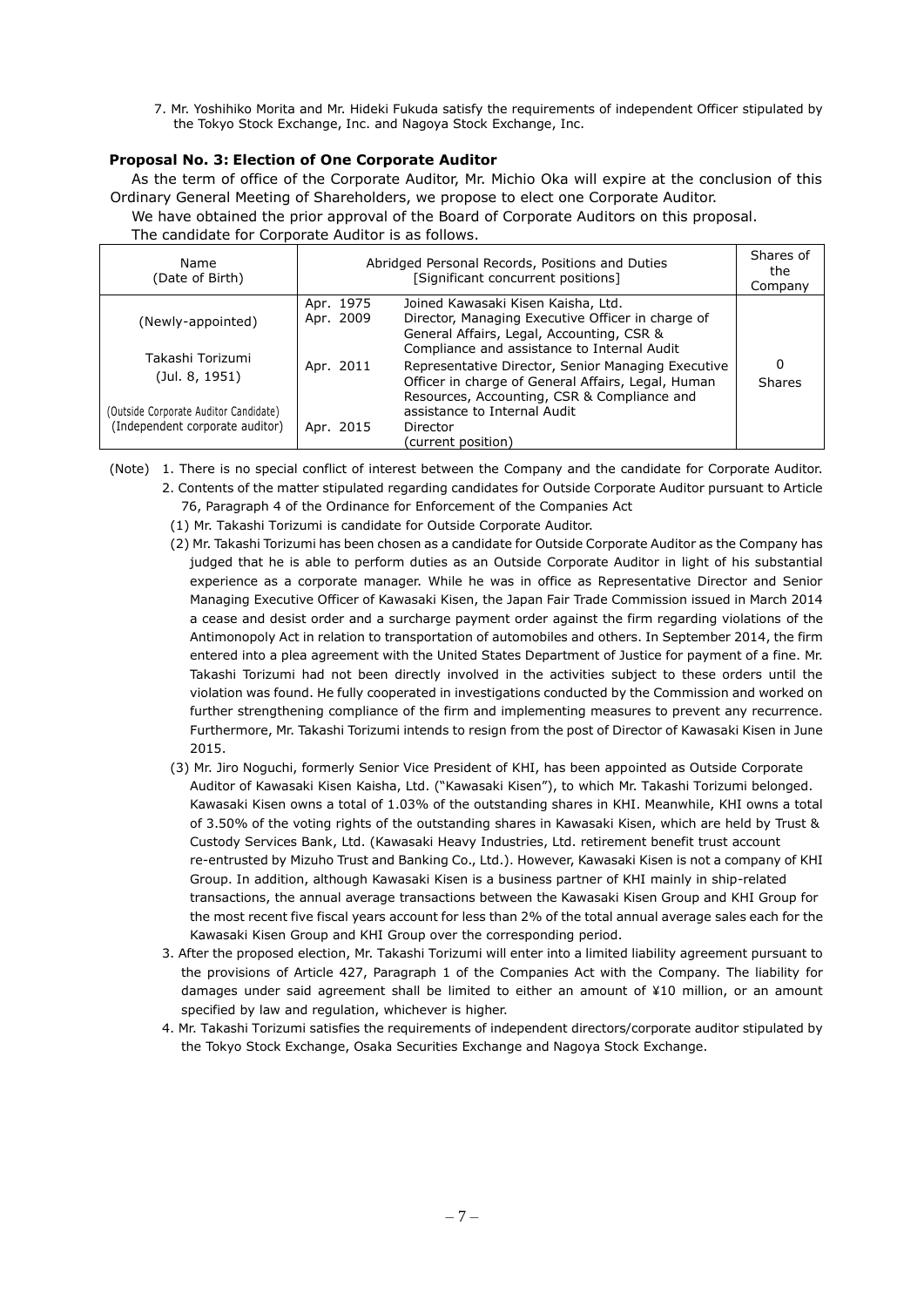### **Business Report**

(April 1, 2014 - March 31, 2015)

# **1. Overview of the Company Group**

# **(1) Business Progress and Results**

## **(i)General Conditions**

The global economy continued to grow moderately in the wake of the U.S. economic recovery. Meanwhile, close attention must be paid to the trend of U.S. fiscal policies, the European debt issue and the impact of a drop in oil price on the economies of resource-rich countries.

The Japanese economy, despite concern about a downside risk due to a downturn in overseas economies, is expected to continue seeing mild growth owing to a recovery in consumer sentiment and better earnings of import companies due to the depreciation of the yen.

Amid this operating environment, the overall orders received by KHI Group for the fiscal year under review amounted to ¥1,712.9 billion, 17% higher than the previous fiscal year. This was because of increases in some segments including the Plant & Infrastructure segment, the Aerospace segment and the Ship & Offshore Structure segment. Net sales were ¥1,486.1 billion, 7% higher than the previous fiscal year due to increases in some segments including the Aerospace segment and the Gas Turbine & Machinery segment.

In terms of profit, the Aerospace segment and most other segments reported a profit increase, resulting in an operating income of ¥87.2 billion, 20% higher than the previous fiscal year. Recurring profit was ¥84.2 billion, 39% higher than the previous fiscal year, and net income was ¥51.6 billion, 33% higher than the previous fiscal year.

#### **(ii)Operating conditions by business segment**

The **Ship & Offshore Structure segment** received orders amounting to ¥179.2 billion, which was higher than the previous fiscal year, owing to orders for one submarine and five liquefied gas carriers (LNG/LPG carriers).

Net sales were ¥90.3 billion, which was higher than the previous fiscal year. This was attributable to an increase in the construction of LNG carriers, while the construction of LPG carriers, bulk carriers and others decreased.

Operating income increased ¥4.6 billion from the previous fiscal year to ¥2.6 billion, due to increased sales and reversal of a provision for loss on construction contracts.

The **Rolling Stock segment**, despite having received such orders as subway cars for new line of Land Transport Authority Singapore, saw orders received come in at ¥131.4 billion, remaining at the same level as in the previous year that had large-scale projects for North America and Japan.

Net sales were ¥121.5 billion, lower than the previous fiscal year, due to decreased sales for North America.

Operating income declined ¥1.5 billion from the previous fiscal year to ¥6.0 billion, due to factors such as decreased sales and lower profit margin.

At the **Aerospace segment,** orders received were ¥357.0 billion, which was significantly higher than the previous fiscal year, due to an increase in orders from Japan's Ministry of Defense and The Boeing Company for component parts for the Boeing 787 aircraft.

Net sales were ¥325.0 billion, an increase from the previous fiscal year, due to an increase in sales to Japan's Ministry of Defense and The Boeing Company for component parts for the Boeing 777 and Boeing 787 aircrafts.

Operating income increased ¥10.0 billion from the previous fiscal year to ¥36.3 billion, mainly due to increased sales and the effect of yen depreciation.

At the **Gas Turbine & Machinery segment**, orders received were ¥235.7 billion, which was higher than the previous fiscal year. This was mainly attributable to an increase in orders for such products as component parts of aircraft jet engines, industrial gas turbines and gas compression modules.

Net sales were ¥218.7 billion, which was higher than the previous fiscal year, due to an increase in sales of component parts of aircraft jet engines and marine propulsion systems.

Operating income increased ¥0.7 billion from the previous fiscal year to ¥11.2 billion partly owing to an increase in sales, despite an increase in amortization of expenses for development of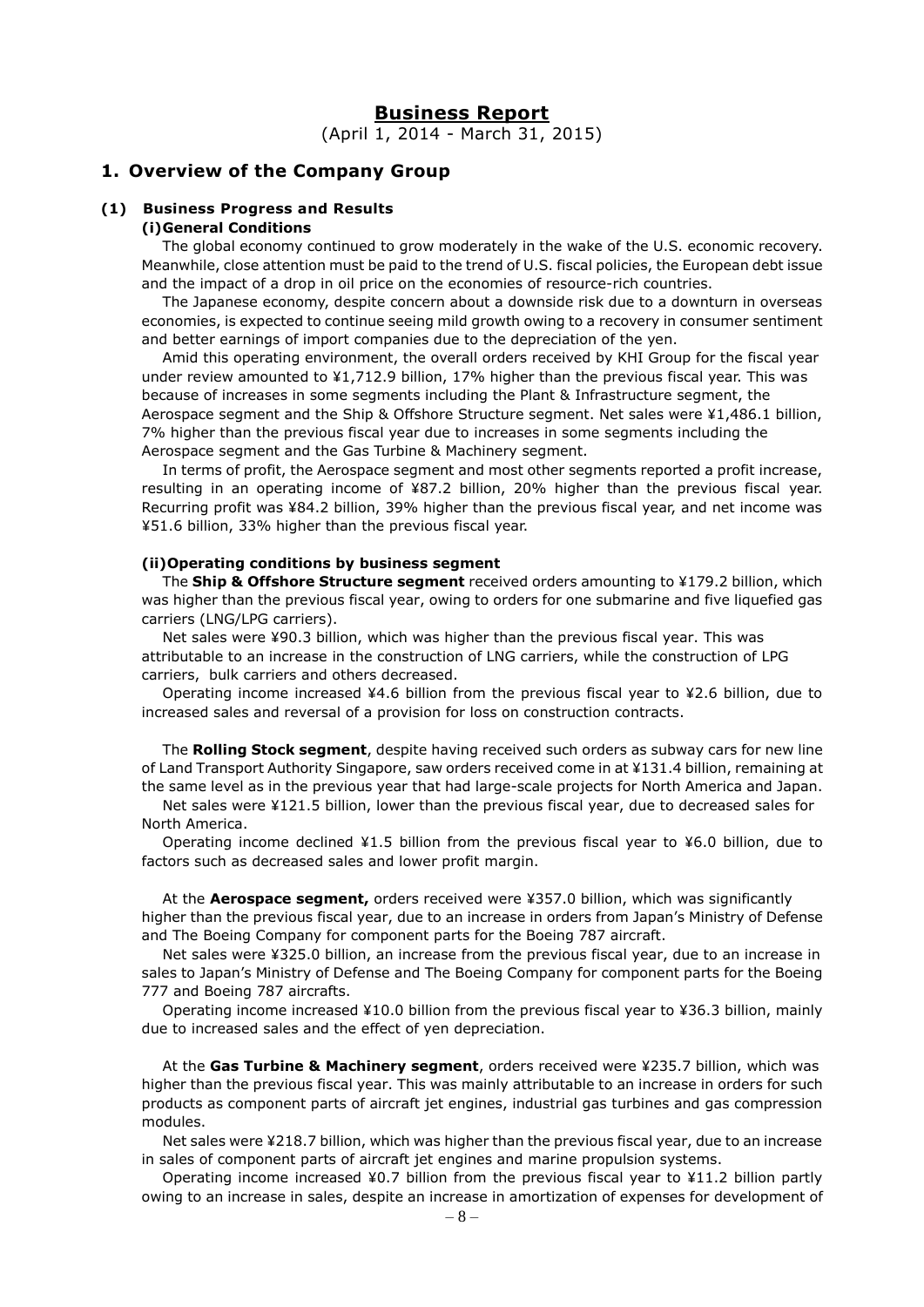new programs for aircraft jet engines and research and development expenses.

In the **Plant & Infrastructure segment**, orders received were ¥203.4 billion, which was significantly higher than the previous fiscal year, owing to orders for gas-to-gasoline (GTG) plants and power generation boilers.

Net sales were ¥121.1 billion, which was higher than the previous fiscal year, owing to progress on construction works related to LNG storage plant and power generation boilers.

Operating income was ¥6.5 billion, remaining at the same level as in the previous year, owing to lower profit margin while sales increase.

Net sales of the **Motorcycle & Engine segment** were ¥329.2 billion, which was higher than the previous fiscal year. This was attributable to increased sales of utility vehicles and motorcycles in Europe, while sales of motorcycles in Latin America and Thailand decreased.

Operating income decreased ¥1.1 billion from the previous fiscal year to ¥14.9 billion, due to intensified competition in emerging countries and increased fixed costs.

Net sales of the **Precision Machinery segment** were ¥136.2 billion, which was higher than the previous fiscal year, mainly due to an increase in orders for various types of robots for the automotive industry and others.

Net sales were higher than the previous fiscal year, coming in at ¥135.7 billion, mainly due to an increase in sales of robots, while sales of hydraulic components remained at the same level as in the previous year.

Operating income was ¥10.9 billion, remaining at the same level as in the previous year, due to lowered profit margin while sales increased.

In the **Others segment**, net sales were higher than the previous fiscal year at ¥144.2 billion. Operating income was ¥3.9 billion, which was at the same level as in the previous year.

|                            | Orders Received |                        |        | Net Sales              |        | Operating Income/Loss  |  |
|----------------------------|-----------------|------------------------|--------|------------------------|--------|------------------------|--|
| Segment                    | Amount          | Year-on-Year<br>Change | Amount | Year-on-Year<br>Change | Amount | Year-on-Year<br>Change |  |
| Ship & Offshore Structure  | 1,792           | 613                    | 903    | 94                     | 26     | 46                     |  |
| <b>Rolling Stock</b>       | 1,314           | (16)                   | 1,215  | (264)                  | 60     | (15)                   |  |
| Aerospace                  | 3,570           | 706                    | 3,250  | 443                    | 363    | 100                    |  |
| Gas Turbine & Machinery    | 2,357           | 137                    | 2,187  | 295                    | 112    |                        |  |
| Plant & Infrastructure     | 2,034           | 995                    | 1,211  | 172                    | 65     | 2                      |  |
| Motorcycle & Engine        | 3,292           | 69                     | 3,292  | 69                     | 149    | (11)                   |  |
| <b>Precision Machinery</b> | 1,362           | 89                     | 1,357  | 125                    | 109    | 4                      |  |
| <b>Others</b>              | 1,405           | (21)                   | 1,442  | 69                     | 39     | (4)                    |  |
| Adjustment                 |                 | -                      | -      |                        | (54)   | 18                     |  |
| Total                      | 17,129          | 2,575                  | 14,861 | 1,006                  | 872    | 149                    |  |

**(Orders Received, Net Sales and Operating Income/Loss by Segment)**Unit: 100 million yen

(Notes) 1. Net sales recorded are for sales to external customers.

2.The net sales figure for Motorcycle & Engine segment is also used as the figure for orders received.

### **(2) Capital Investments, etc.**

In the current consolidated fiscal year, KHI Group's total amount of capital investment was ¥80.0 billion, predominantly used for the development of facilities to handle new models and products, the streamlining of production and the renewal of aging equipment and facilities, as well as facilities to increase the production capacity of the Aerospace segment.

Main capital investments completed and/or acquired during the current consolidated fiscal year, and main capital investments under construction as of the end of the current consolidated fiscal year are listed below.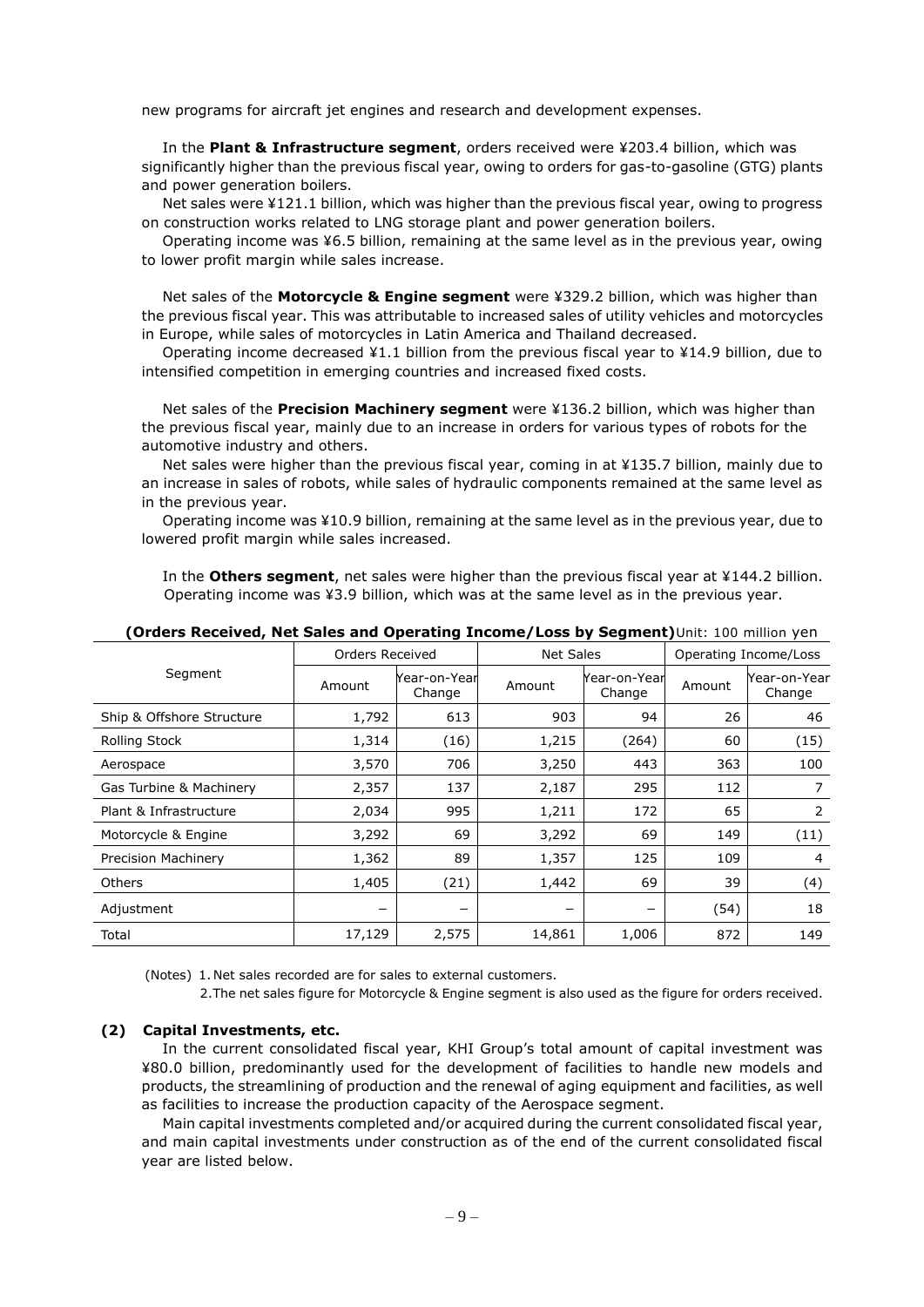- (i) Main capital investments completed and/or acquired during the consolidated fiscal year under review
	- Aircraft production facilities (Aerospace segment) ・ Facilities for energy-related verification tests (company-wide) ・ Production facilities for motorcycles (Motorcycle & Engine segment) • Production facilities for jet engines (Gas Turbine & Machinery segment)

(ii)Main capital investments under construction as at the end of the consolidated fiscal year under review

• Aircraft production facilities (Aerospace segment) • Production facilities for ships (Ship & Offshore Structure segment) ・ Welfare facilities (company-wide) • Production facilities for jet engines (Gas Turbine & Machinery segment)

### **(3) Financing**

Funds of ¥42.4 billion from long-term debt, ¥20.0 billion from domestic unsecured straight bonds and short-term borrowings and other funds from various sources were raised in the current consolidated fiscal year. The funds were allocated to such items as long-term loan repayments, capital investments and working capital.

### **(4) Assignment of businesses, absorption-type splits and incorporation-type corporate splits**

Not applicable.

- **(5) Transfer of business from other companies** Not applicable.
- **(6) Succession of rights and obligations pertaining to the business of another juridical person, etc., due to absorption-type merger or absorption-type company split** Not applicable.
- **(7) Acquisition or disposal of another company's stocks or other holdings, or share options, etc.**

Not applicable.

### **(8) Issues to be addressed**

### **(i)Improvement of enterprise value**

The KHI Group makes efforts to increase ROIC (return on invested capital) by Business Unit (BU). For BUs in which ROIC falls below the hurdle rate (cost of invested capital), we clearly determine the time period in which they will be able to attain the hurdle rate and then implement an action plan. For BUs in which ROIC has already reached the hurdle rate, we encourage them to aim for an ROIC comparable with that of industry leaders or work on increasing economic added value. In this manner, we strive to improve the enterprise value of KHI Group as a whole.

### **(ii) Emphasis on cash flow management**

The KHI Group will secure an appropriate volume of free cash flow, acquire funds for paying dividends and decrease interest-bearing liabilities, while steadily making investments and developments toward future growth so as to acquire a greater capacity to make investments. For FY2015, we have outlined the challenge of acquiring cash flow especially from operating activities. We will implement concrete policies to boost our earnings power and enhance the efficiency of working capital.

### **(iii) Strengthening of risk management through comprehensive management**

The KHI Group's businesses are exposed to various risks including fluctuation in exchange rates and economic conditions. We monitor predictable risks through risk resistance checks and conduct efficient risk management on a day-to-day basis. We also make such efforts as reviewing prices and production bases and developing products of high added value that are less prone to being affected by the external environment. Moreover, we maintain a good balance of scale between seven segments that have different business characteristics and examine the business portfolio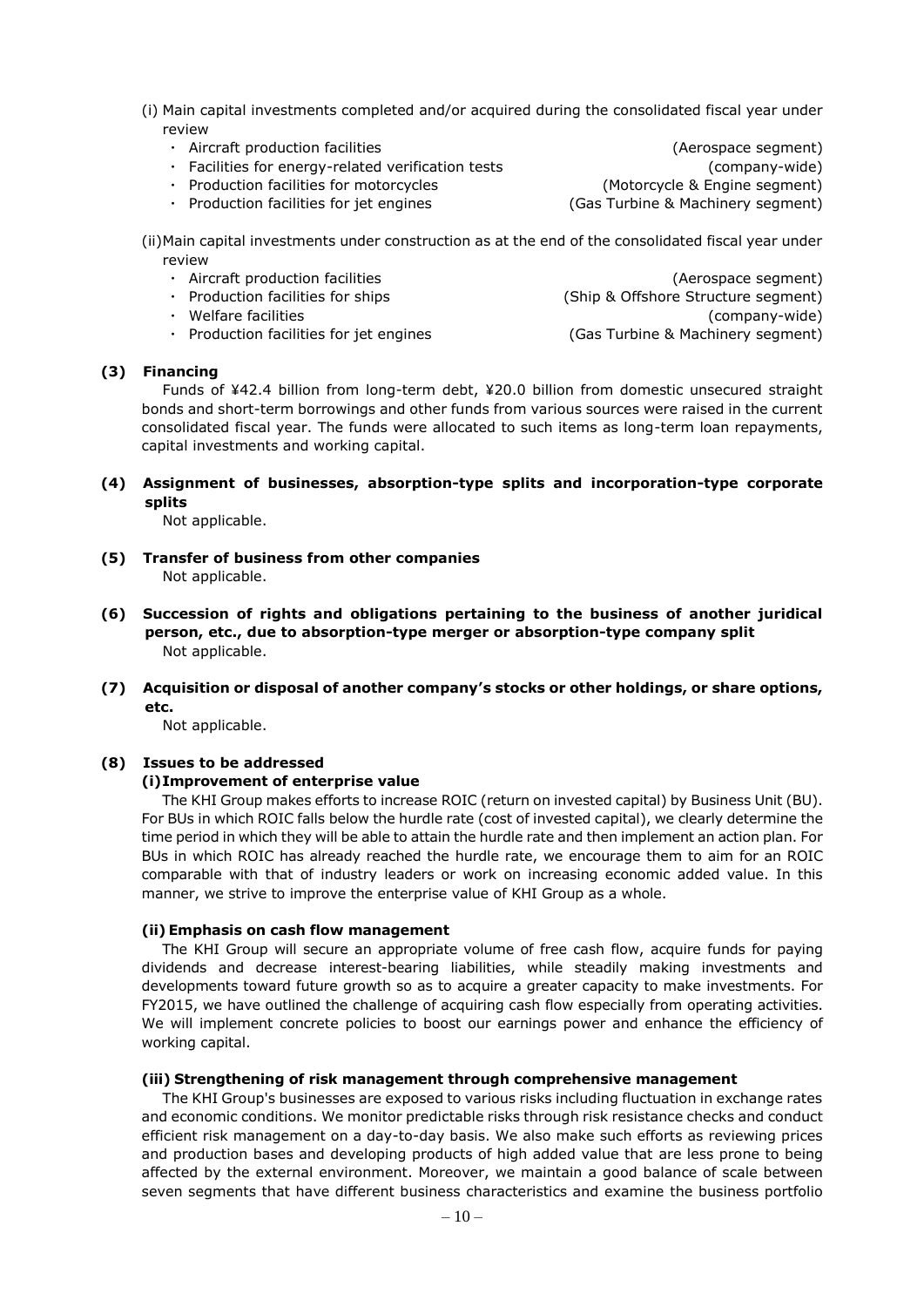(structure of business scale, profitability, growth prospects) from the standpoint of diversification of risk (example: private demand and public demand, developed countries and emerging countries, built-to-order products and mass-produced products) in order to strengthen risk management by making the most of our strengths in comprehensive management.

### **(iv) Enhancement of corporate governance system and emphasis on engagement**

While the Japanese government has successively formulated such documents as "Japan's Stewardship Code," "Final Report (Ito Review) on the Competitiveness and Incentives for Sustainable Growth: Building Favorable Relationships between Companies and Investors Project," and "Corporate Governance Code," we have sought to implement various reforms between companies and capital markets. At KHI Group, we will also establish the system in accordance with the Corporate Governance Code, striving to enhance corporate value in cooperation with our shareholders and investors through engagement with capital markets (high-quality dialogue).

- (Note) 1. Japan's Stewardship Code: Principles for institutional investors to be responsible as a trustee to enhance the company's medium- to long-term growth through dialogue (Note) 2. Corporate Governance Code: Principles for companies to establish a structure to make
	- decisions in a transparent, fair, speedy and decisive manner from the standpoint of different parties such as shareholders and customers, employees and local communities

### **(v) Strengthening of core competence and pursuit of synergy**

The KHI Group will not only strengthen core competence, which is the source of BU's profitability, but also pursue synergistic effects by making use of the advantage of comprehensive management. Next-generation "efWING®," rolling stock bogie that uses a CFRP (carbon-fiber-reinforced plastic) frame and "Ninja H2/H2R" powered by supercharged engine that fully developed by KHIi are the examples that show synergistic effects generated by the combined use of KHI technologies. In the future we will conduct full-scale development of an integrated supply chain from production, transportation, and storage and to use of hydrogen, which is the "ultimate clean energy," while developing an engineering capability that helps differentiate products and businesses and helps build the future foundation.

### **(vi) Human resource development and respect for diversity**

What supports KHI Group's core competence is simply human resources. We therefore concentrate our energy on such measures as securing, developing and strengthening competent human resources, recruiting more international human resources in line with KHI's business expansion at the global level, promoting interchange between human resources across organizational boundaries, and handing down engineering and skills to the young generation. We also encourage more women to pursue a career and provide support for child-rearing, etc. in order to improve our employees' work-life balance, and secure a comfortable workplace and employment of people with disabilities through establishing a special subsidiary to develop workplaces in which diversity is respected.

The initiatives to be undertaken by each business segment are as follows.

- **i) Ship & Offshore Structure**: Continue to receive orders for liquefied gas carriers (LNG/LPG carriers), complete the development of offshore vessels and LNG fuel propulsion vessels, further enhance the competitiveness of business in China and establish business in Brazil, and strengthen the foundations of the business for naval vessels
- **ii) Rolling Stock**: Enhance competitiveness through technologies and products that meet customer needs including cutting-edge technological development and new rolling stock, further enhance system integration capability through strengthening of human resources, and construct a global optimal business execution system including adoption of overseas production and procurement and effective use of partnerships
- **iii) Aerospace**: Establish a mass production system and develop derivative products for P-1 patrol aircraft and C-2 transport aircraft including repair and component support, boost production of component parts for the Boeing 787 and respond to needs for derivative products, and develop and start mass-producing 777-X
- **iv) Gas Turbine & Machinery:** Develop the energy solution business based on high-efficiency gas turbines and gas engines for industrial use, promote overseas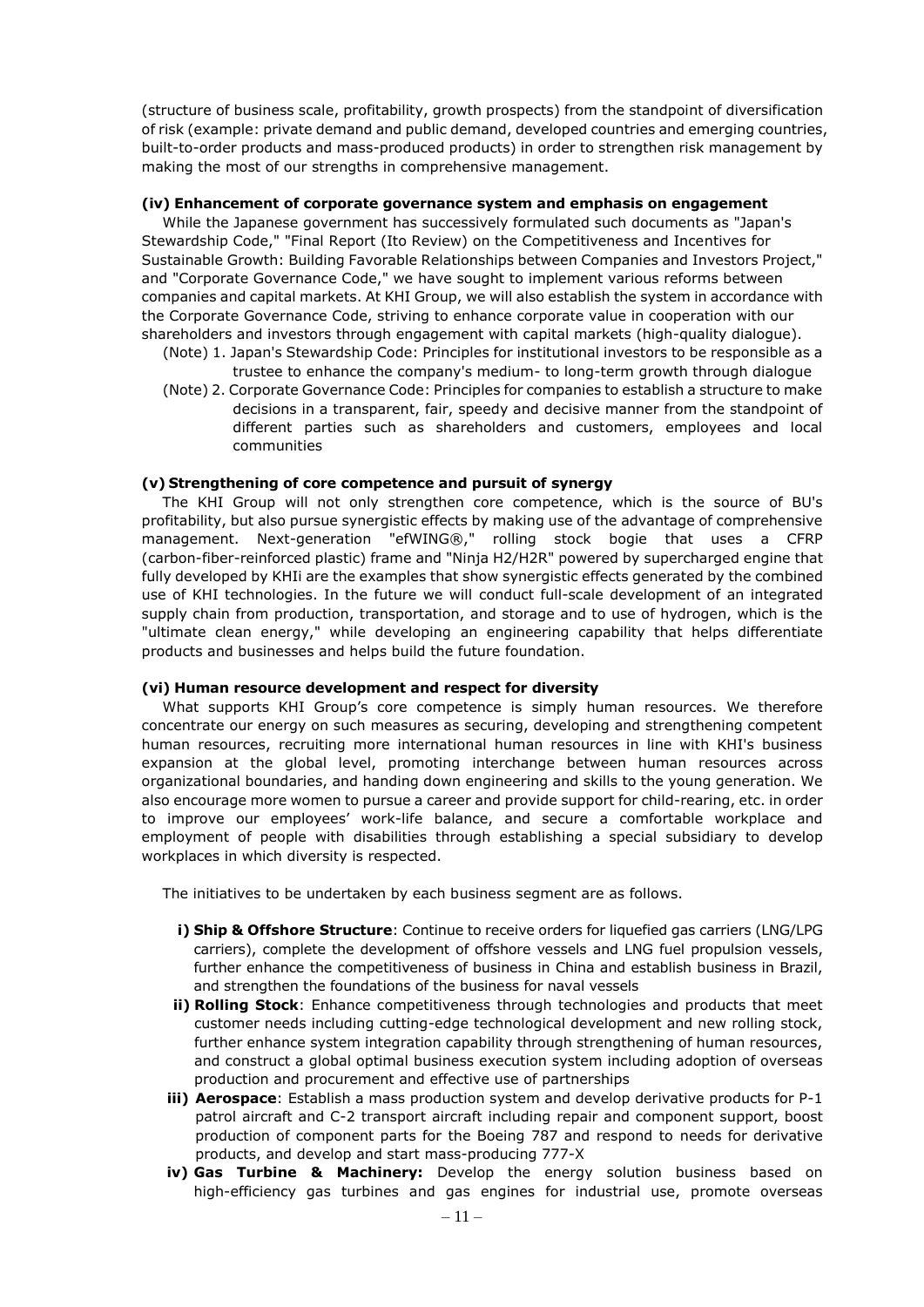operations, and promote the development of new models of jet engines for commercial aircraft and respond to needs for mass-production of these models

- **v) Plant & Infrastructure:** Enhance competitiveness through sophistication of existing products and achieve early commercialization of new products and technologies, expand the overseas business to emerging countries and resource-rich countries through strengthening of overseas partnerships, further enhance engineering capability by strengthening human resources development, and fully complete the large projects
- **vi) Motorcycle & Engine**: Continue to launch strong, attractive models as expected with the "Kawasaki" brand, establish a premium brand position, further improve our presence in the markets of developed countries which are showing signs of recovery, further boost the brand power and develop new markets in emerging countries, and thoroughly enhance the efficiency of supply chain management, which is operated on a global basis
- **vii) Precision Machinery**: Maintain and increase a high market share in the area of hydraulic excavation systems while expanding sales of other construction machinery products, enhance our ability to make system proposals and develop and expand overseas production systems in the robot business, and make continuous efforts toward the future in such new fields as the medical robot business

|                            |                          |                          |                          | Unit: billions of yen                   |
|----------------------------|--------------------------|--------------------------|--------------------------|-----------------------------------------|
| Item                       | The 189th fiscal<br>year | The 190th fiscal<br>year | The 191st fiscal<br>year | The 192nd fiscal<br>year (under review) |
| Orders received            | 1,311.8                  | 1,369.5                  | 1,455.4                  | 1,712.9                                 |
| Net sales                  | 1,303.7                  | 1,288.8                  | 1,385.4                  | 1,486.1                                 |
| Recurring profit           | 63.6                     | 39.3                     | 60.6                     | 84.2                                    |
| Net income                 | 23.3                     | 30.8                     | 38.6                     | 51.6                                    |
| Net income per share (yen) | ¥13.95                   | ¥18.46                   | ¥23.09                   | ¥30.89                                  |
| Total assets               | 1,362.1                  | 1,466.2                  | 1,554.4                  | 1,662.2                                 |
| Net assets                 | 315.9                    | 349.8                    | 376.6                    | 447.9                                   |

### **(9) Trends in Assets and Income (i)Company Group Assets and Income**

### **(ii) Company Assets and Income**

Unit: billions of yen Item The 189th fiscal year The 190th fiscal year The 191st fiscal year The 192nd fiscal ear (under review) Orders received 1.018.1 1,018.1 1,086.2 1,089.5 1,089.5 Net sales 1,003.3 | 983.9 | 1,011.6 | 1,098.0 Recurring profit 38.0 19.4 35.9 55.5 Net income 11.4 17.1 32.0 36.4 Net income per share (yen) ¥6.87 ¥10.26 ¥19.20 ¥21.81 Total assets 1,144.6 | 1,195.1 | 1,243.5 | 1,301.1 Net assets 255.0 258.4 273.1 294.0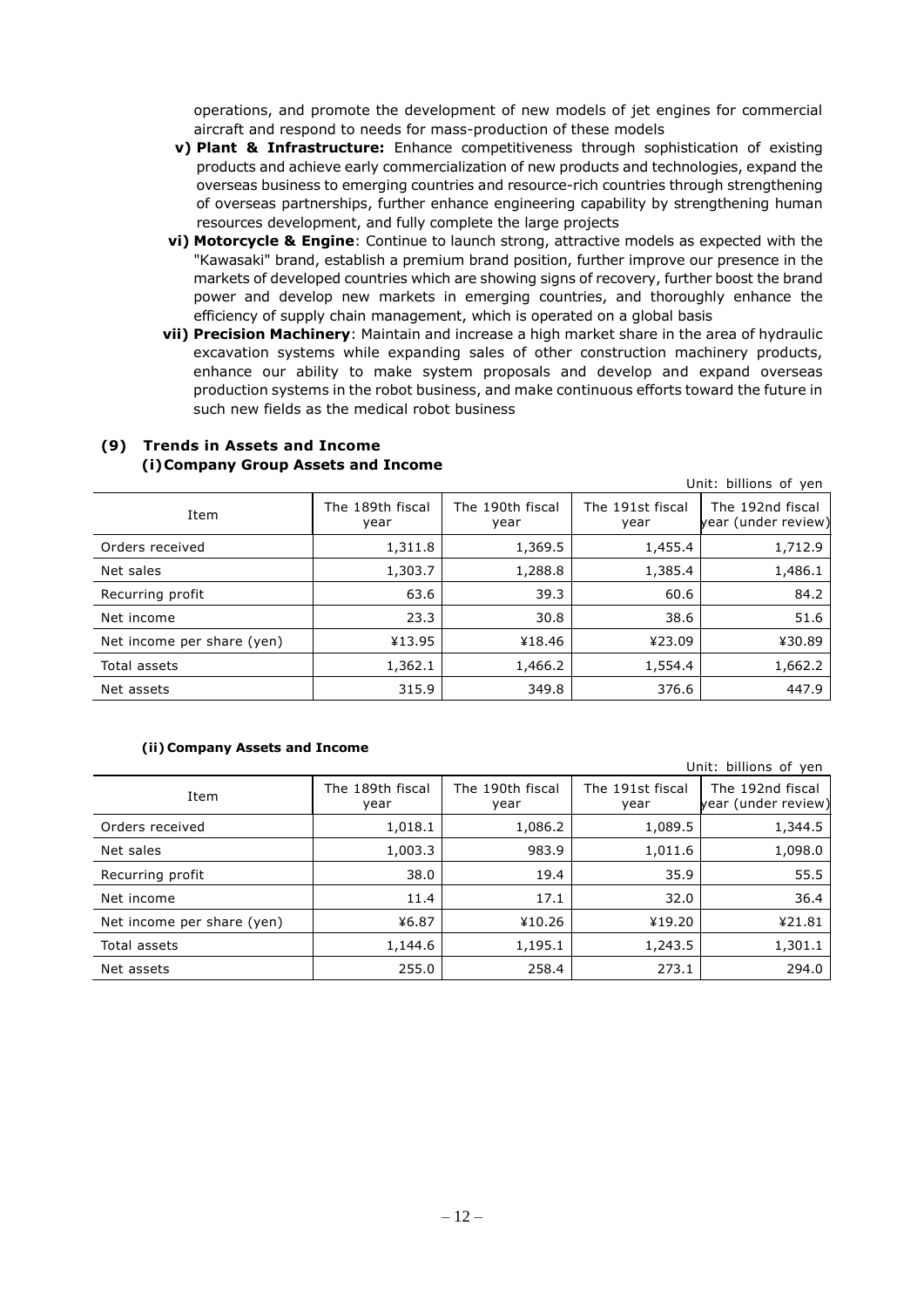### **(10) Major Parent Companies and Subsidiaries**

**(i)Parent Companies**

Not applicable.

# **(ii) Major Subsidiaries**

| Company name                                       | Capital               | The<br>Company's<br>percentage<br>of equity<br>participation | Main business                                                                                                                                                                                                   |
|----------------------------------------------------|-----------------------|--------------------------------------------------------------|-----------------------------------------------------------------------------------------------------------------------------------------------------------------------------------------------------------------|
| Kawasaki Trading Co., Ltd.                         | ¥600 million          | 70%                                                          | Sale of various industrial machinery,<br>petroleum, steel stock, etc.                                                                                                                                           |
| <b>NIPPI Corporation</b>                           | ¥6,048 million        | 100%                                                         | Manufacture of aircraft components,<br>targeting systems, rocket components,<br>aerospace equipment, wind power<br>generation system and marine systems;<br>repair, maintenance and modification of<br>aircraft |
| <b>KCM Corporation</b>                             | ¥4,825 million        | 66%                                                          | Design, manufacture, sale, repair, etc. of<br>construction machinery                                                                                                                                            |
| Kawasaki Machine Systems, Ltd.                     | ¥350 million          | 100%                                                         | Sale, repair and after-sales service of gas<br>turbine generators                                                                                                                                               |
| Kawasaki Thermal Engineering<br>Co., Ltd.          | ¥1,460 million        | 83%                                                          | Manufacture, sales, installation and<br>after-sales service for boilers,<br>air-conditioning equipment and<br>absorption-style heat pumps, etc.                                                                 |
| <b>KCMJ Corporation</b>                            | ¥300 million          | Note 2                                                       | Sale, repair and lease of construction<br>machinery, etc.                                                                                                                                                       |
| Kawasaki Motors Corporation<br>Japan               | ¥100 million          | 100%                                                         | Sole distributor of motorcycles, JET SKI®<br>and general purpose gasoline engines in<br>Japan                                                                                                                   |
| EarthTechnica Co., Ltd.                            | ¥1,200 million        | 100%                                                         | Design, manufacture, and sale of crushers,<br>grinders, castings, and other equipment;<br>design, execution and supervision of<br>engineering, construction, installation of<br>machinery and appliances        |
| Kawasaki Life Corporation                          | ¥400 million          | 100%                                                         | Sale, rental and management of real estate,<br>insurance agency business, leasing and<br>building management                                                                                                    |
| Kawasaki Motors Corp., U.S.A.                      | U.S.\$165 million     | 100%                                                         | Sales of motorcycles, JET SKI®, 4-wheel<br>buggies, and general purpose gasoline<br>engines in the U.S.                                                                                                         |
| Kawasaki Motors<br>Manufacturing Corp., U.S.A.     | $U.S.\$170$ million   | 100%                                                         | Manufacture of JET SKI®, 4-wheel buggies,<br>and general purpose gasoline engines in the<br>U.S.; manufacture, servicing and<br>engineering of rolling stock                                                    |
| Kawasaki Rail Car, Inc.                            | U.S.\$60 million      | Note 3                                                       | Manufacture, sale, servicing and<br>engineering of rolling stock in the U.S.                                                                                                                                    |
| Kawasaki Robotics (U.S.A.), Inc.                   | $U.S.\$1$ million     | Note 4                                                       | Sale and service of robots in the U.S.                                                                                                                                                                          |
| Canadian Kawasaki Motors Inc.                      | CAN \$2 million       | 100%                                                         | Sales of motorcycles, 4-wheel buggies, JET<br>SKI®, and general purpose gasoline engines<br>in Canada                                                                                                           |
| Kawasaki Motors Europe N.V.                        | €64 million           | 100%                                                         | Sales of motorcycles, JET SKI®, 4-wheel<br>buggies, and general purpose gasoline<br>engines in Europe                                                                                                           |
| Kawasaki Precision Machinery<br>(UK) Ltd.          | £10 million           | 100%                                                         | Manufacture and sale of hydraulic pumps<br>and motors in UK                                                                                                                                                     |
| Kawasaki Motors Enterprise<br>(Thailand) Co., Ltd. | 1,900 million<br>baht | 100%                                                         | Manufacture and sale of motorcycles in<br>Thailand                                                                                                                                                              |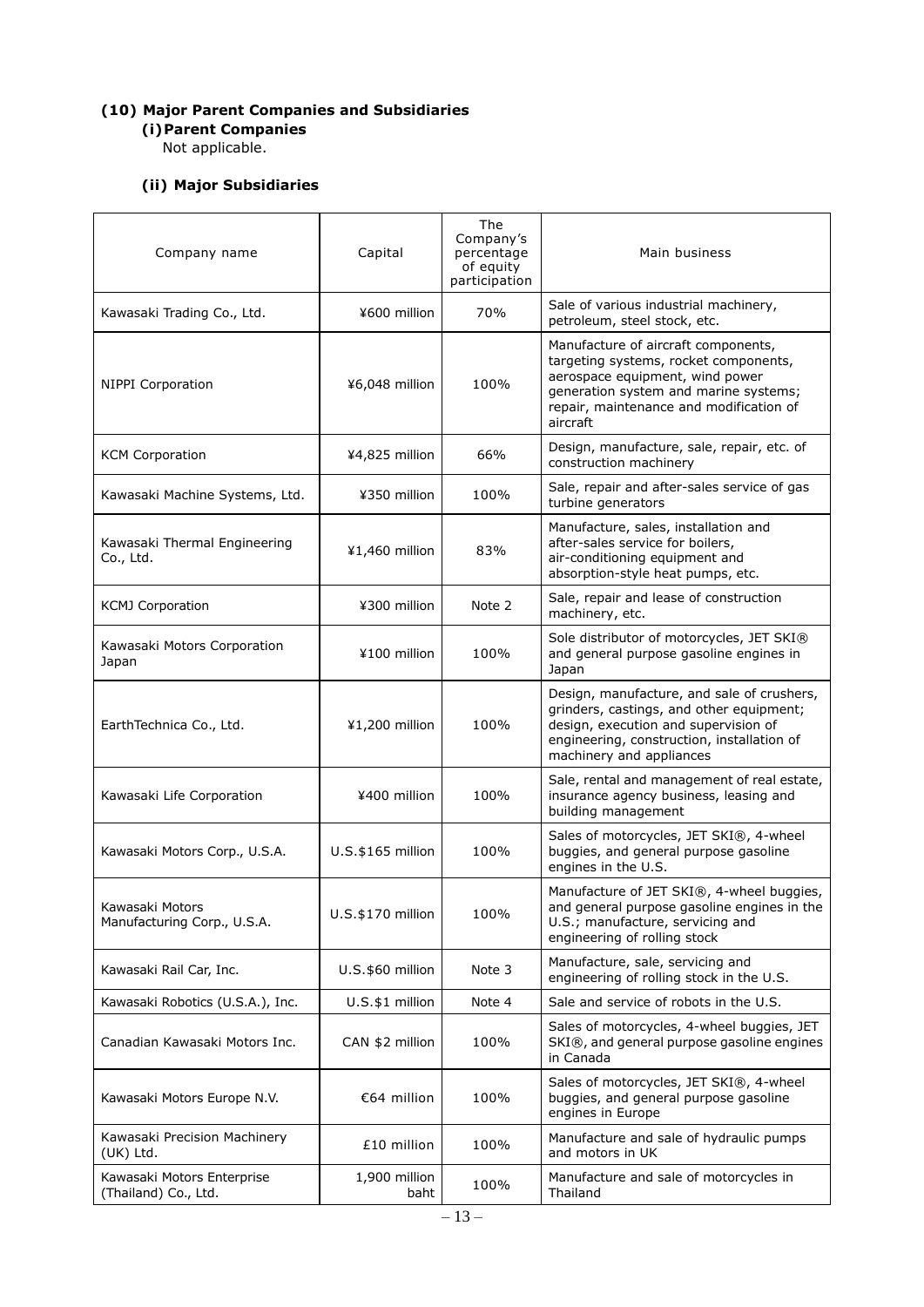| Company name                            | Capital              | <b>The</b><br>Company's<br>percentage<br>of equity<br>participation | Main business                                                         |
|-----------------------------------------|----------------------|---------------------------------------------------------------------|-----------------------------------------------------------------------|
| P.T. Kawasaki Motor Indonesia           | U.S.\$40 million     | 83%                                                                 | Manufacture and sale of motorcycles in<br>Indonesia                   |
| Kawasaki Motors (Phils.)<br>Corporation | 101 million peso     | 50%                                                                 | Manufacture and sale of motorcycles in the<br>Philippines             |
| Flutek, Ltd.                            | 1,310 million<br>won | 50%                                                                 | Assembly and after-sales services for<br>hydraulic equipment in Korea |

(Notes)

- 1. From this current consolidated fiscal year, the following changes were made in relation to companies classified as major subsidiaries: Three companies (Kawasaki Life Corporation, Canadian Kawasaki Motors Inc. and Kawasaki Precision Machinery (UK) Ltd.) were added, while Kawasaki Precision Machinery Trading (Shanghai) Co., Ltd. was excluded.
- 2. KCMJ Corporation is a wholly-owned subsidiary of KCM Corporation.
- 3. Kawasaki Rail Car, Inc. is a wholly-owned subsidiary of Kawasaki Motors Manufacturing Corp., U.S.A.
- 4. Kawasaki Robotics (U.S.A.), Inc. is a wholly-owned subsidiary of Kawasaki Motors Corp., U.S.A.
- 5. There are 97 consolidated subsidiaries, including 20 companies as major subsidiaries, and there are 17 companies which are accounted for using the equity method.

### **(iii) Status of Business Combinations** Not applicable.

### **(11) Company Group's Main Business and Number of Employees**

| Segment                    | Main Business                                                                                                                                                          | Number of Employees                         |
|----------------------------|------------------------------------------------------------------------------------------------------------------------------------------------------------------------|---------------------------------------------|
| Ship & Offshore Structure  | Manufacture and sale of ships, etc.                                                                                                                                    | 2,495                                       |
| <b>Rolling Stock</b>       | Manufacture and sale of rolling stock, and snow<br>removal machinery, etc.                                                                                             | 3,163                                       |
| Aerospace                  | Manufacture and sale of aircraft, etc.                                                                                                                                 | 6,031                                       |
| Gas Turbine & Machinery    | Manufacture and sale of jet engines, industrial gas<br>turbines, prime movers, etc.                                                                                    | 3,987                                       |
| Plant & Infrastructure     | Manufacture and sale of industrial machinery,<br>boilers, environmental equipment, steel structures<br>and crushing machines, etc.                                     | 2,973                                       |
| Motorcycle & Engine        | Manufacture and sale of motorcycles, All Terrain<br>Vehicles(ATVs), utilityvehicles, personal water craft<br>("JET SKI®"), general purpose gasoline engines, etc.      | 9,478                                       |
| <b>Precision Machinery</b> | Manufacture and sale of hydraulic components and<br>industrial robots, etc.                                                                                            | 2,675                                       |
| Other                      | Manufacture and sale of construction machinery,<br>commerce, brokerage and mediation for sale and<br>order reception and administration of welfare<br>facilities, etc. | 3,719                                       |
| Company-wide common areas  | (Head Office Administration Department, Research &<br>Development Department, etc.)                                                                                    | 950                                         |
| Total                      |                                                                                                                                                                        | 35,471<br>26,019<br>Japan<br>Overseas 9,452 |

(Note) The Company has 15,508 employees (average age: 38.5 years; average years of service: 13.8 years)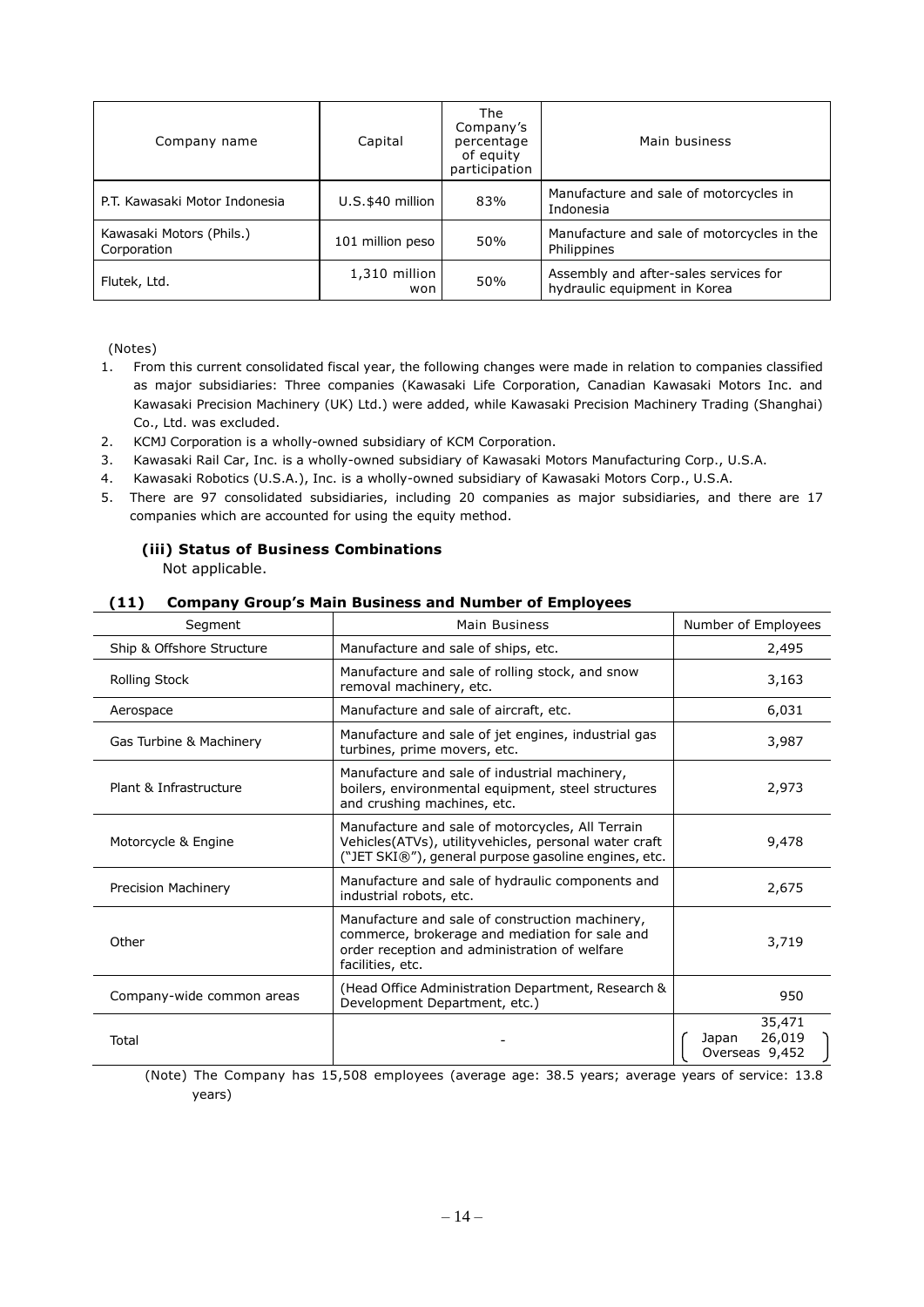|                      | $\mathbf{u}$ , $\mathbf{u}$ , $\mathbf{u}$ , $\mathbf{u}$ , $\mathbf{u}$ , $\mathbf{u}$ , $\mathbf{u}$ , $\mathbf{u}$ , $\mathbf{u}$ , $\mathbf{u}$ , $\mathbf{u}$ , $\mathbf{u}$ , $\mathbf{u}$ , $\mathbf{u}$ , $\mathbf{u}$ , $\mathbf{u}$ , $\mathbf{u}$ , $\mathbf{u}$ , $\mathbf{u}$ , $\mathbf{u}$ , $\mathbf{u}$ , $\mathbf{u}$ , |                                                                                                                                                                                                                                                                                                                                                                     |  |  |  |
|----------------------|-------------------------------------------------------------------------------------------------------------------------------------------------------------------------------------------------------------------------------------------------------------------------------------------------------------------------------------------|---------------------------------------------------------------------------------------------------------------------------------------------------------------------------------------------------------------------------------------------------------------------------------------------------------------------------------------------------------------------|--|--|--|
|                      |                                                                                                                                                                                                                                                                                                                                           | Name and location                                                                                                                                                                                                                                                                                                                                                   |  |  |  |
|                      | Head office                                                                                                                                                                                                                                                                                                                               | Kobe Head Office, Tokyo Head Office 2 Head Offices                                                                                                                                                                                                                                                                                                                  |  |  |  |
| Principal<br>offices | <b>Branches</b>                                                                                                                                                                                                                                                                                                                           | Sapporo Office, Sendai Office, Nagoya Office, Osaka Office, Hiroshima Office,<br>Fukuoka Office, Okinawa Office 7 Offices                                                                                                                                                                                                                                           |  |  |  |
| Plants, etc.         |                                                                                                                                                                                                                                                                                                                                           | Gifu Works (Kakamigahara), Nagoya Works 1 (Yatomi, Aichi), Nagoya Works 2<br>(Ama-gun, Aichi), Kobe Works, Hyogo Works, Seishin Works, Nishi Kobe Works<br>(Kobe), Akashi Works (Akashi), Kakogawa Works (Kakogawa), Harima Works<br>(Kako-gun, Hyogo), Sakaide Works (Sakaide, Kagawa), Technical Institute (Akashi)<br>12 Works (including a Technical Institute) |  |  |  |

### **(12) Company Group's Principal Offices and Plants (i) The Company**

### **(ii) Material Subsidiaries i) Domestic**

| Company name                           | Location of principal offices    | Location of plants |
|----------------------------------------|----------------------------------|--------------------|
| Kawasaki Trading Co., Ltd.             | Kobe / Chiyoda-ku, Tokyo         |                    |
| NIPPI Corporation                      | Yokohama                         | Yokohama / Yamato  |
| <b>KCM Corporation</b>                 | Kako-gun, Hyogo                  | Kako-gun, Hyogo    |
| Kawasaki Machine Systems, Ltd.         | Osaka                            |                    |
| Kawasaki Thermal Engineering Co., Ltd. | Kusatsu / Osaka / Koto-ku, Tokyo | Kusatsu            |
| <b>KCMJ Corporation</b>                | Kakogawa                         |                    |
| Kawasaki Motors Corporation Japan      | Akashi                           | -                  |
| EarthTechnica Co., Ltd.                | Chiyoda-ku, Tokyo                | Yachiyo            |
| Kawasaki Life Corporation              | Kobe                             |                    |

### **ii) Overseas**

| Company name                                    | Location        |
|-------------------------------------------------|-----------------|
| Kawasaki Motors Corp., U.S.A.                   | U.S.            |
| Kawasaki Motors Manufacturing Corp., U.S.A.     | U.S.            |
| Kawasaki Rail Car, Inc.                         | U.S.            |
| Kawasaki Robotics (U.S.A.), Inc.                | U.S.            |
| Canadian Kawasaki Motors Inc.                   | Canada          |
| Kawasaki Motors Europe N.V.                     | The Netherlands |
| Kawasaki Precision Machinery (UK) Ltd.          | <b>UK</b>       |
| Kawasaki Motors Enterprise (Thailand) Co., Ltd. | Thailand        |
| P.T. Kawasaki Motor Indonesia                   | Indonesia       |
| Kawasaki Motors (Phils.) Corporation            | Philippines     |
| Flutek, Ltd.                                    | Korea           |

# **(13) Principal lenders**

| (Unit: 100 million yen)             |                  |            |       |
|-------------------------------------|------------------|------------|-------|
| Lenders                             | Balance of Loans |            |       |
|                                     | Long term        | Short term | Total |
| Mizuho Bank, Ltd.                   | 74               | 394        | 468   |
| Sumitomo Mitsui Banking Corporation | 100              | 132        | 232   |
| Development Bank of Japan Inc.      | 128              | 85         | 213   |
| Sumitomo Mitsui Trust Bank, Ltd.    | 130              | 60         | 190   |
| Bank of Tokyo-Mitsubishi UFJ, Ltd.  | 26               | 117        | 144   |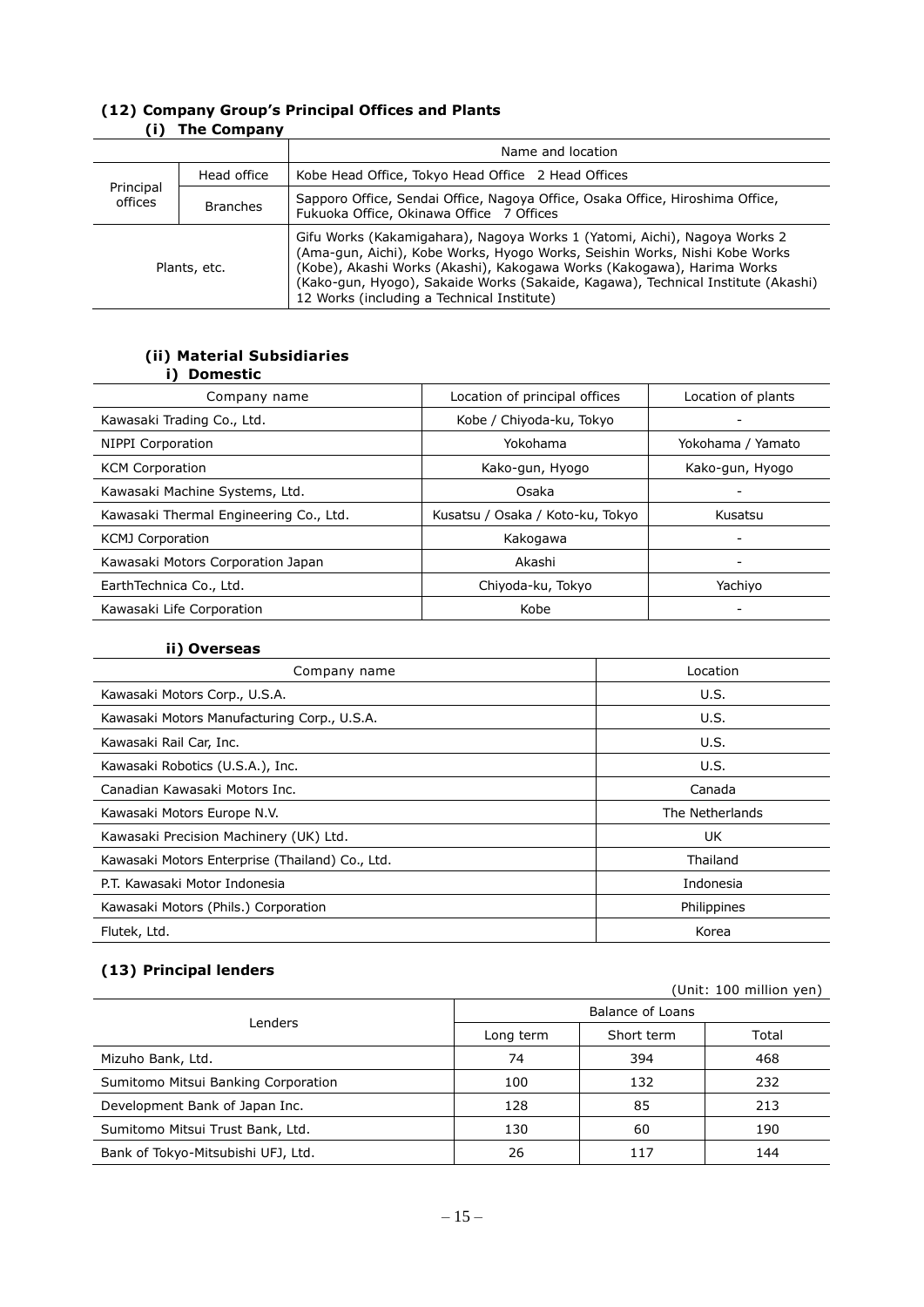**(14) Other important issues concerning the current situation of corporate groups** Not applicable.

# **2. Status of Shares (as of March 31, 2015)**

- **(1) Total number of shares authorized to be issued**3,360,000,000 shares
- **(2) Total number of shares issued** 1,670,805,320 shares (including 191,653 shares of treasury stock)
- **(3) Number of shareholders** 112,683 persons

**(4) Major shareholders (top 10)**

|                                                                   | Shareholders' investment in the Company |                    |  |
|-------------------------------------------------------------------|-----------------------------------------|--------------------|--|
| Shareholder name                                                  | Number of shares<br>held                | Shareholding ratio |  |
|                                                                   | thousand shares                         | $\frac{0}{0}$      |  |
| The Master Trust Bank of Japan, Ltd. (Trust Account)              | 81,038                                  | 4.8                |  |
| Japan Trustee Services Bank, Ltd. (Trust Account)                 | 61,006                                  | 3.6                |  |
| Mizuho Bank, Ltd.                                                 | 59,207                                  | 3.5                |  |
| Nippon Life Insurance Company                                     | 57,516                                  | 3.4                |  |
| JFE Steel Corporation                                             | 56,174                                  | 3.3                |  |
| JP Morgan Chaise Bank 380055                                      | 47,184                                  | 2.8                |  |
| Kawasaki Heavy Industries, Ltd. Kyoueikai                         | 34,412                                  | 2.0                |  |
| Sompo Japan Nipponkoa Insurance Inc.                              | 30,577                                  | 1.8                |  |
| Kawasaki Heavy Industries, Ltd. Employees Shareholder Association | 28,805                                  | 1.7                |  |
| Japan Trustee Services Bank, Ltd. (Trust Account 9)               | 28,089                                  | 1.6                |  |

(Note) The shareholding ratio is calculated after subtracting treasury stock (191,653 shares).

# **3. Company Share Options**

- **(1) Share options held by company officers at the end of the fiscal year under review** Not applicable.
- **(2) Share options delivered to employees, etc. during the fiscal year under review** Not applicable.
- **(3) Other important matters concerning share options, etc.** Not applicable.

# **4. Company Officers**

**(1) Directors and Corporate Auditors**

| Position                           | Name             | Areas of Responsibility within the Company and other<br>significant concurrent positions |
|------------------------------------|------------------|------------------------------------------------------------------------------------------|
| President                          | Shigeru Murayama | President (representative director), Commercial Airplane<br>Company                      |
| Senior Executive<br>Vice President | Kyohei Matsuoka  | Assistant to the President, in charge of Head Office<br><b>Administration Department</b> |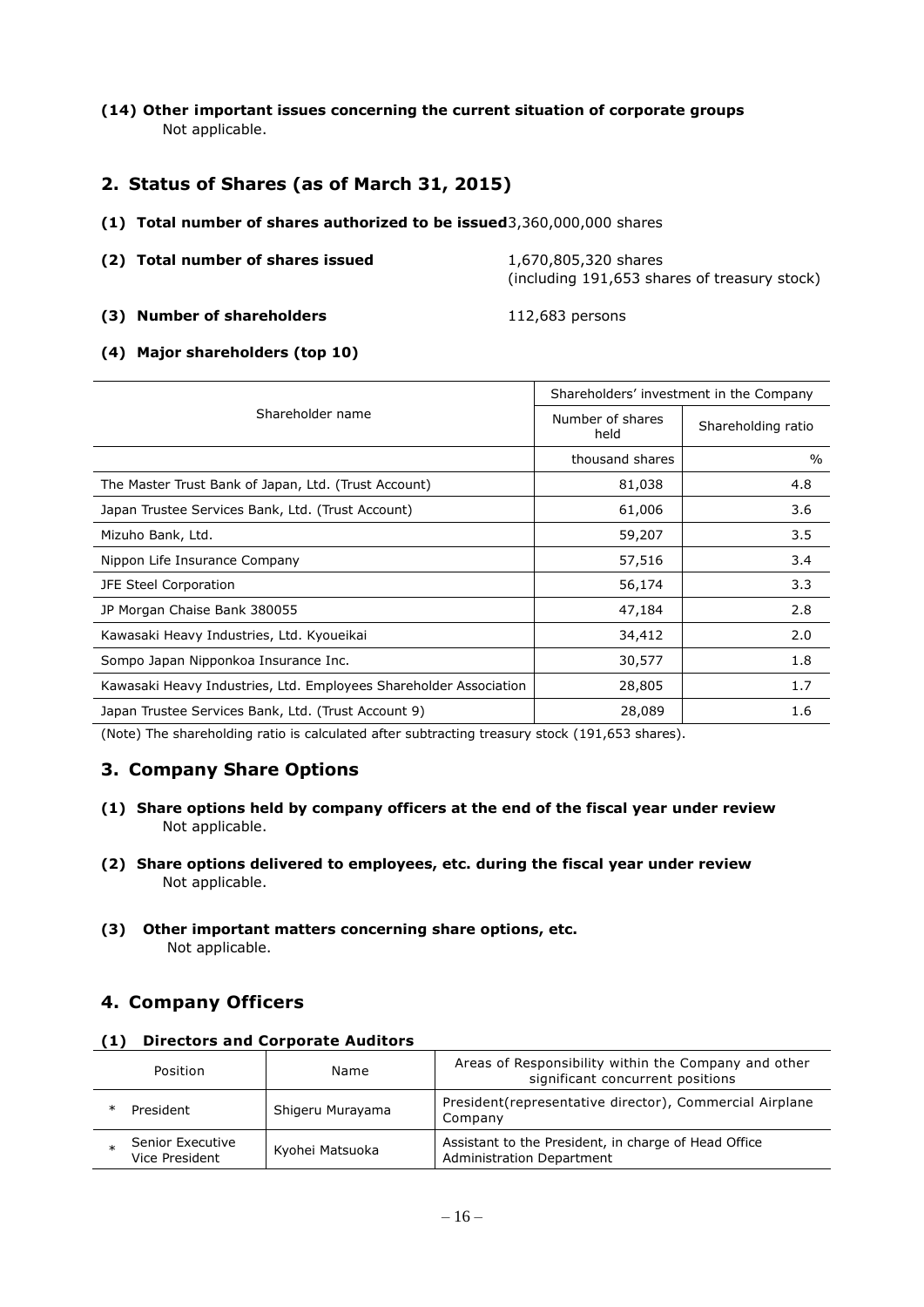|        | Position                           | Name               | Areas of Responsibility within the Company and other<br>significant concurrent positions                                                                                                                   |
|--------|------------------------------------|--------------------|------------------------------------------------------------------------------------------------------------------------------------------------------------------------------------------------------------|
| $\ast$ | Senior Executive<br>Vice President | Hiroshi Takata     | Assistant to the President, in charge of technology, sales and<br>procurement department, in charge of the Motorcycle &<br>Engine Company                                                                  |
| $\ast$ | Senior Vice<br>President           | Joji Iki           | President, Gas Turbine & Machinery Company                                                                                                                                                                 |
| $\ast$ | Senior Vice<br>President           | Eiji Inoue         | President, Plant & Infrastructure Company                                                                                                                                                                  |
| $\ast$ | Senior Vice<br>President           | Yoshinori Kanehana | President, Rolling Stock Company                                                                                                                                                                           |
|        | Senior Vice<br>President           | Minoru Makimura    | General Manager, Corporate Technology Division                                                                                                                                                             |
|        | Senior Vice<br>President           | Akio Murakami      | President, Ship & Offshore Structure Company,<br>Director, Nantong COSCO KHI Ship Engineering Co., Ltd.<br>Director, Dalian COSCO KHI Ship Engineering Co., Ltd.<br>Director, ENSEADA INDÚSTRIA NAVAL S.A. |
| $\ast$ | Senior Vice<br>President           | Munenori Ishikawa  | President, Aerospace Company                                                                                                                                                                               |
| $\ast$ | Senior Vice<br>President           | Kazuo Hida         | President, Precision Machinery Company                                                                                                                                                                     |
| $\ast$ | Senior Vice<br>President           | Shigehiko Kiyama   | President, Motorcycle & Engine Company                                                                                                                                                                     |
|        | Senior Vice<br>President           | Kenji Tomida       | General Manager, Corporate Planning Division<br>Director, ENSEADA INDÚSTRIA NAVAL S.A.                                                                                                                     |
|        | Director (Outside)                 | Yoshihiko Morita   | Outside Corporate Auditor, TOKYO GAS Co., Ltd.                                                                                                                                                             |
|        | Full-Time Corporate<br>Auditor     | Yuji Murakami      |                                                                                                                                                                                                            |
|        | Full-Time Corporate<br>Auditor     | Takafumi Shibahara |                                                                                                                                                                                                            |
|        | Corporate Auditor<br>(Outside)     | Michio Oka         |                                                                                                                                                                                                            |
|        | Corporate Auditor<br>(Outside)     | Nobuyuki Fujikake  | Attorney at law                                                                                                                                                                                            |

(Notes) 1. \* means a Representative Director.

- 2. Director Yoshihiko Morita and Corporate Auditors Michio Oka and Nobuyuki Fujikake are Independent Officers stipulated by the Tokyo Stock Exchange, Inc. and Nagoya Stock Exchange, Inc..
- 3. Mr. Jiro Noguchi, formerly Senior Vice President of KHI, has been appointed as Outside Corporate Auditor of Kawasaki Kisen Kaisha, Ltd. ("Kawasaki Kisen"), to which Mr. Michio Oka belonged. Kawasaki Kisen owns a total of 1.03% of the outstanding shares in KHI. Meanwhile, KHI owns a total of 3.50% of the voting rights of the outstanding shares in Kawasaki Kisen, which are held by Trust & Custody Services Bank, Ltd. (Kawasaki Heavy Industries, Ltd. retirement benefit trust account re-entrusted by Mizuho Trust and Banking Co., Ltd.). However, Kawasaki Kisen is not a company of KHI Group. In addition, although Kawasaki Kisen is a business partner of KHI mainly in ship-related transactions, the annual average transactions between the Kawasaki Kisen Group and KHI Group for the most recent five fiscal years account for less than 2% of the total annual average sales each for the Kawasaki Kisen Group and KHI Group over the corresponding period. Consequently, we have determined that there is no issue as regards to the independence of Mr. Michio Oka and he is therefore suitable as an independent officer.
- 4. Makoto Sonoda, Director, and Tatsuyoshi Ogushi, Corporate Auditor, resigned during the relevant business year with the conclusion of the 191st Ordinary General Meeting of Shareholders.
- 5. As of April 1, 2015, the positions of Directors have changed: Kyohei Matsuoka and Hiroshi Takata, formerly Senior Executive Vice President (Representative Director), Shigehiko Kiyama, formerly Senior Vice President (Representative Director), and Minoru Makimura, formerly Senior Vice President, have been appointed as Director. Joji Iki, formerly Senior Vice President (Representative Director), has been appointed as Senior Executive Vice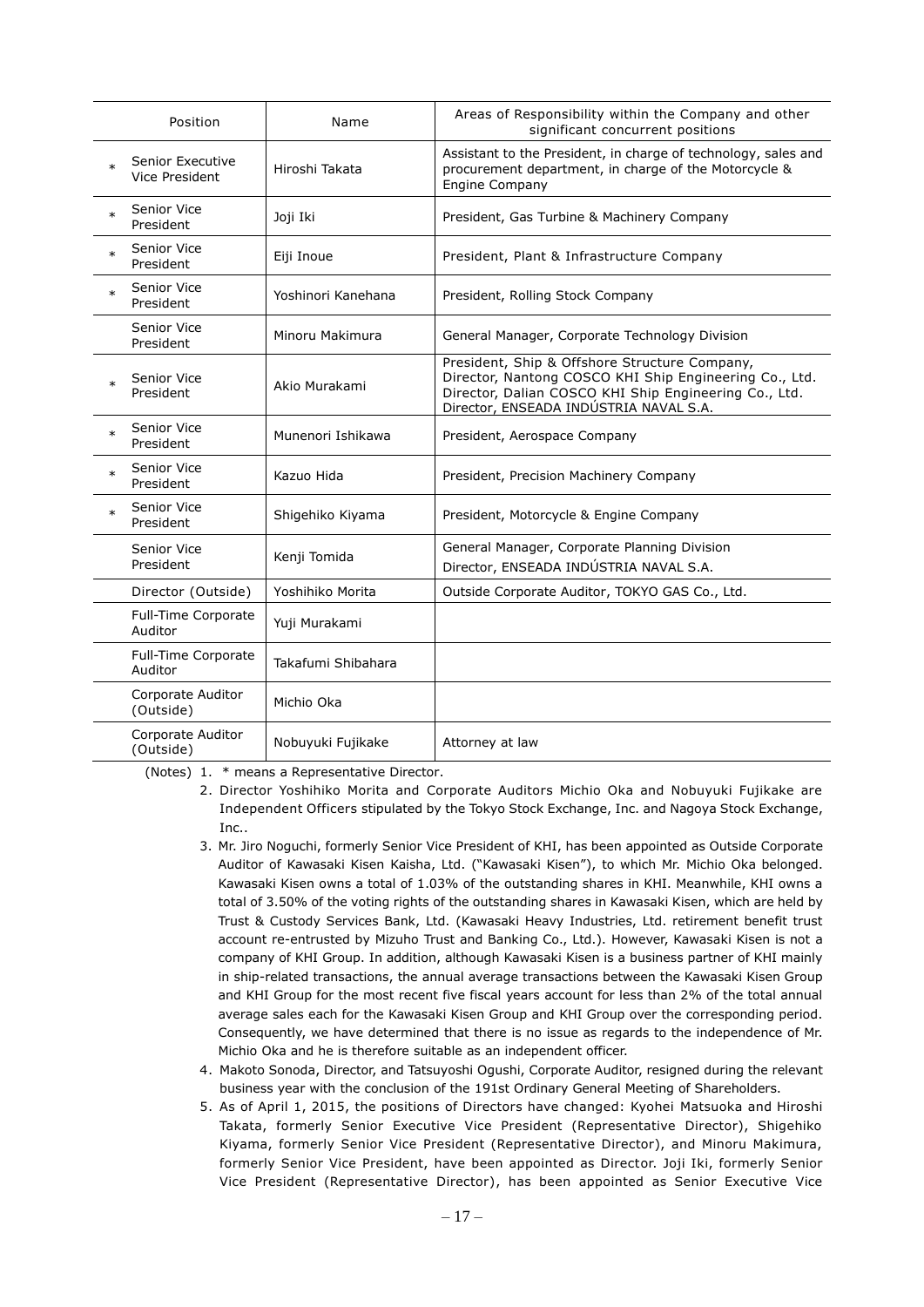President (Representative Director) and Kenji Tomida, formerly Senior Vice President, has been appointed as Senior Vice President (Representative Director).

- 6. Senior Vice President Kenji Tomida retired from the position of director of ENSEADA INDUSTRIA NAVAL S.A. on April 1, 2015.
- 7. Yuji Murakami, Corporate Auditor, who has many years of experience with administration and accounting operations at our company, has substantial knowledge about finance and accounting matters.

| Position                           | Name               | Areas of Responsibility within the Company                                                                                                   |
|------------------------------------|--------------------|----------------------------------------------------------------------------------------------------------------------------------------------|
| President                          | Shigeru Murayama   |                                                                                                                                              |
| Senior Executive Vice<br>President | Joji Iki           | Assistant to the President, in charge of Technology, Sales<br>and Procurement Department                                                     |
| Senior Vice President              | Eiji Inoue         | President, Plant & Infrastructure Company                                                                                                    |
| Senior Vice President              | Yoshinori Kanehana | President, Rolling Stock Company                                                                                                             |
| Senior Vice President              | Akio Murakami      | President, Ship & Offshore Structure Company                                                                                                 |
| Senior Vice President              | Munenori Ishikawa  | President, Aerospace Company                                                                                                                 |
| Senior Vice President              | Kazuo Hida         | President, Precision Machinery Company                                                                                                       |
| Senior Vice President              | Kenji Tomida       | President, Motorcycle & Engine Company                                                                                                       |
| Managing Executive Officer         | Masahiro Ibi       | General Manager, Marketing Division and Senior<br>Manager of MD Project Department                                                           |
| Managing Executive Officer         | Toshiyuki Kuyama   | President, Gas Turbine & Machinery Company                                                                                                   |
| Managing Executive Officer         | Kazuo Ota          | General Manager, Corporate Planning Division, in charge<br>of Finance & Accounting and Personnel & Labor<br><b>Administration Department</b> |
| Managing Executive Officer         | Ikuhiro Narimatsu  | In charge of CSR Division, Legal Division and General<br>Administration Department, and in charge of outside<br>activities for Kansai region |
| Managing Executive Officer         | Koji Kadota        | General Manager, Corporate Technology Division and<br>General Manager, Technical Institute                                                   |
| <b>Executive Officer</b>           | Yukinobu Kono      | Deputy General Manager, Corporate Technology Division<br>and General Manager, System Technology Development<br>Center                        |
| <b>Executive Officer</b>           | Makoto Ogawara     | Vice President, Rolling Stock Company                                                                                                        |
| Executive Officer                  | Genichi Abe        | Deputy General Manager, Marketing Division and in<br>charge of special matters, Ship & Offshore Structure<br>Company                         |
| Executive Officer                  | Hiroji Iwasaki     | General Manager, Planning & Control Division, Rolling<br><b>Stock Company</b>                                                                |
| Executive Officer                  | Yasuhiko Hashimoto | General Manager, Robot Division, Precision Machinery<br>Company                                                                              |
| Executive Officer                  | Tatsuya Watanabe   | Vice President, Plant & Infrastructure Company                                                                                               |
| <b>Executive Officer</b>           | Takeshi Ohata      | General Manager, Machinery Division, Gas Turbine &<br>Machinery Company                                                                      |
| <b>Executive Officer</b>           | Takeshi Asano      | General Manager, Marketing & Sales Division, Motorcycle<br>& Engine Company                                                                  |
| Executive Officer                  | Toshiyuki Mimura   | General Manager, Planning & Control Division, Plant &<br>Infrastructure Company                                                              |
| <b>Executive Officer</b>           | Akio Nekoshima     | General Manager, Finance & Accounting Division                                                                                               |
| Executive Officer                  | Katsuhisa Yamada   | General Manager, Gas Turbine Division, Gas Turbine &<br>Machinery Company                                                                    |

8. Executive Officers as of April 1, 2015 are as follows.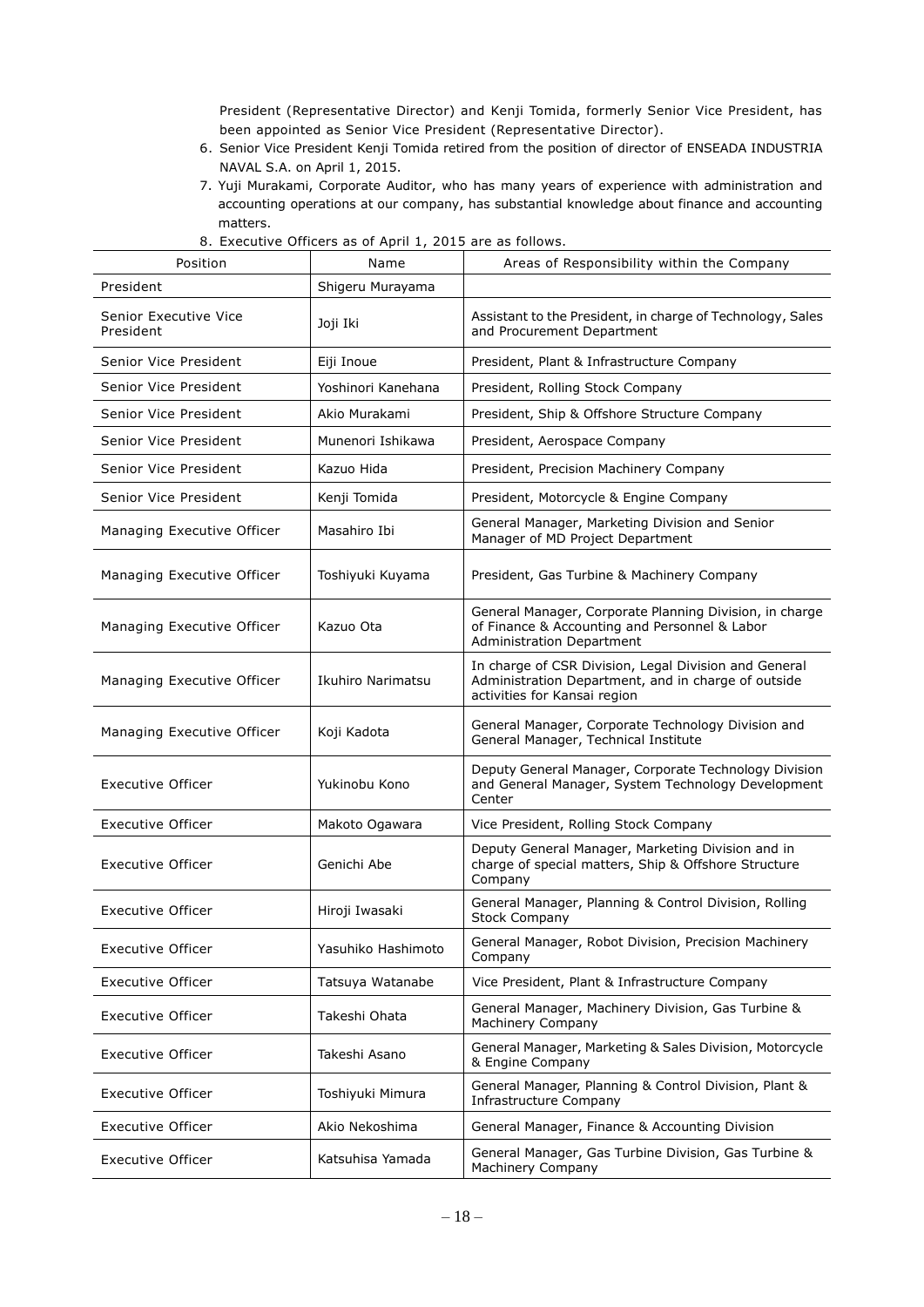| Executive Officer | Sukeyuki Namiki   | Vice President, Aerospace Company                                                                                                                             |  |
|-------------------|-------------------|---------------------------------------------------------------------------------------------------------------------------------------------------------------|--|
| Executive Officer | Yoshinori Mochida | Vice President, Ship & Offshore Structure Company                                                                                                             |  |
| Executive Officer | Toshifumi Kojima  | In charge of special matters, Aerospace Company                                                                                                               |  |
| Executive Officer | Kenichi Fukushima | General Manager, Personnel & Labor Administration<br>Division                                                                                                 |  |
| Executive Officer | Hisashi Yamaji    | General Manager, Planning & Control Division, Ship &<br>Offshore Structure Company                                                                            |  |
| Executive Officer | Katsuya Yamamoto  | General Manager, Planning & Control Division, Precision<br>Machinery Company                                                                                  |  |
| Executive Officer | Eiichi Harada     | Deputy General Manager, Corporate Technology Division<br>and General Manager, Corporate Technology Planning<br>Center and Hydrogen Project Development Center |  |
| Executive Officer | Kazutoshi Honkawa | General Manager, Planning & Control Division, Aerospace<br>Company                                                                                            |  |
| Executive Officer | Yuji Horiuchi     | General Manager, Technology Division and staff officer to<br>Corporate Planning Division, Motorcycle & Engine<br>Company                                      |  |

### **(2) Compensation to Directors and Corporate Auditors**

| Directors 14 persons         | ¥662,512 thousand                                                                              |
|------------------------------|------------------------------------------------------------------------------------------------|
| Corporate Auditors 5 persons | l ¥89,280 thousand                                                                             |
| Total 19 persons             | ¥751,792 thousand (of which ¥30,480 thousand to three Outside<br>Directors/Corporate Auditors) |

(Note) The maximum amount of remuneration for the Directors is ¥1,200 million per year (as resolved at the 189th Ordinary General Meeting of Shareholders held on June 27, 2012). The maximum amount of remuneration for the Corporate Auditors is ¥8 million per month (which was resolved at the 170th Ordinary General Meeting of Shareholders held on June 29, 1993).

### **(3) Outside Officers**

**(i) Concurrent Director positions at other companies and the relationship between our company and said companies**

Not applicable.

**(ii) Concurrent positions held as Outside Officer at other companies and the relationship between our company and said companies**

Director Yoshihiko Morita concurrently holds a position as Outside Corporate Auditor of TOKYO GAS Co., Ltd. Our company does not have any important dealing or other special relationship with the said company.

### **(iii) Relationships between the Company or specific related business operators and Directors and employees, etc.**

Not applicable.

### **(iv) Main activities during the business year Attendance and comments at Board of Directors Meetings and Board of Corporate Auditors meetings**

Director Yoshihiko Morita attended all of the 18 Board of Directors Meetings held during the business year, and made comments based on his substantial overseas experience and knowledge as a specialist, acquired in the Japan Bank for International Cooperation and other institutions.

Corporate Auditor Michio Oka attended all of the 18 Board of Directors Meetings, and all of the 19 Board of Corporate Auditors meetings held during the business year, and mainly made comments based on his experience as a company manager.

Corporate Auditor Nobuyuki Fujikake attended all of the 18 Board of Directors Meetings, and all of the 19 Board of Corporate Auditors meetings held during the business year, and mainly made comments based on his expert standpoint as an attorney at law.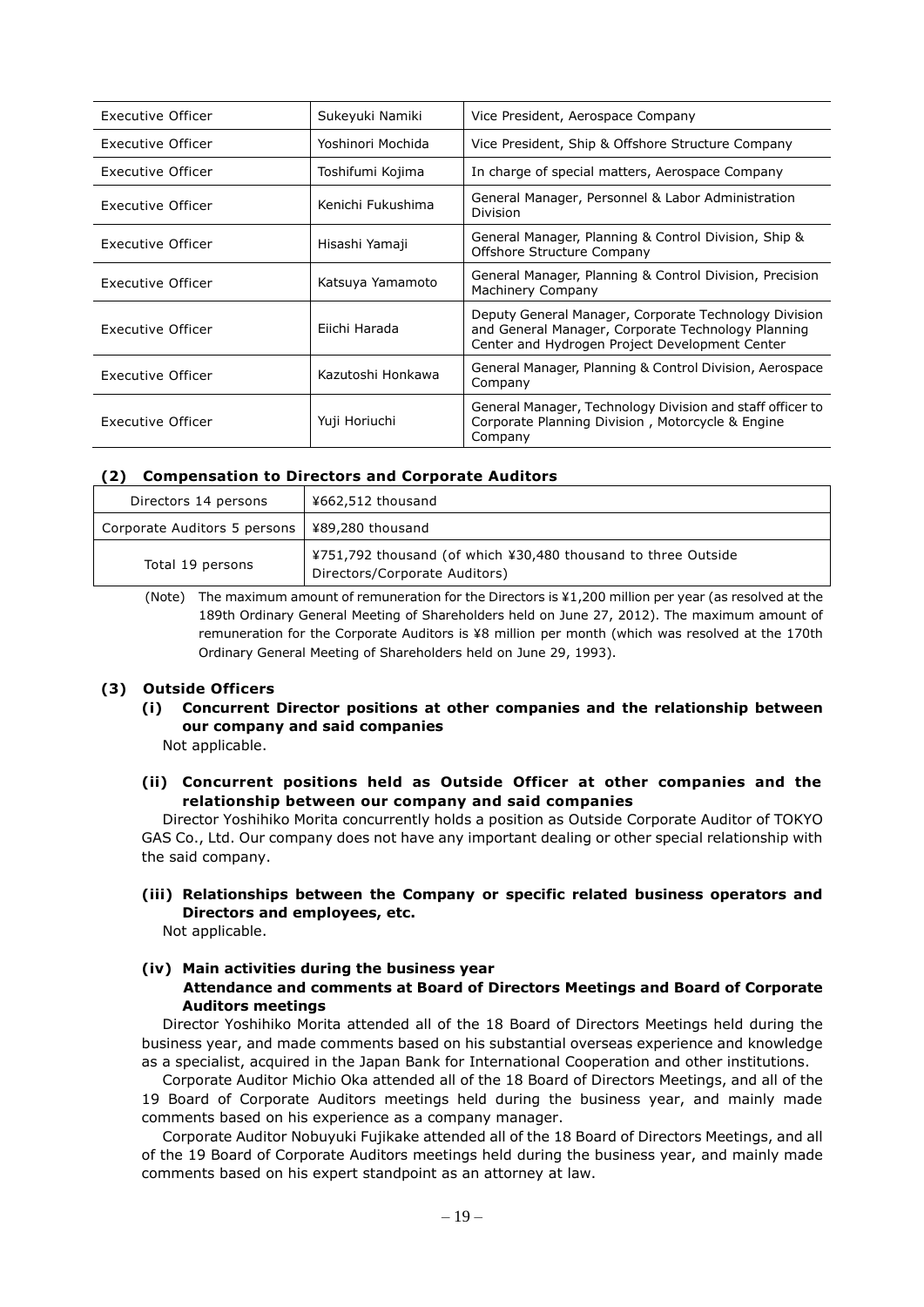### **(v) Overview of provisions in contracts for limitation of liability**

The Company has concluded contracts for limitation of liability with Director Yoshihiko Morita and Corporate Auditors Michio Oka and Nobuyuki Fujikake, pursuant to the provisions of Article 427 Paragraph 1 of the Companies Act. The liability under said contract shall be limited to either an amount of ¥10 million, or an amount specified by law, whichever is higher.

### **5. Accounting Auditor**

- **(1) Accounting Auditor's Name** KPMG AZSA LLC
- **(2) Accounting Auditors' Compensation, etc., for the fiscal year under review (i) Compensation, etc. as an accounting auditor for the fiscal year under review**

¥171,285 thousand

**(ii) Cash and Other Profits Payable by the Company or its Subsidiaries to the Accounting Auditors**

¥225,705 thousand

- (Notes) 1. Under the audit agreement between the Company and its Accounting Auditor, compensation for audits pursuant to the Companies Act and audits pursuant to the Financial Instruments and Exchange Act are not separated, and they cannot be separated in a practical way. Consequently, the above amounts reflect total compensation.
	- 2. Of the Company's material subsidiaries, some overseas subsidiaries have been audited by certified public accountants or audit corporations (including those who possess equivalent qualifications in foreign countries) other than the Company's Accounting Auditor.

#### **(3) Details of Non-audit Services**

IFRS advisory services, procedures relating to the confirmation of balances of certain accounts submitted to the authorities concerned to proceed liquidation of receivables and so forth.

### **(4) Policy Regarding Determination of Termination or Nonrenewal of Appointment of Accounting Auditors**

The Board of Corporate Auditors determines matters related to the termination or nonrenewal of appointment of Accounting Auditors by fully taking into consideration the independence ordered by laws and standards etc., and reliability and other conditions regarding the performance of duties of Accounting Auditors.

When the Board of Corporate Auditors recognizes that the Accounting Auditor faces a difficulty in executing his/her duties or deems it necessary to do so for other reasons, it shall prepare and submit a proposal of termination or nonrenewal of appointment of the Accounting Auditor at a General Meeting of Shareholders. Moreover, when it judges that the Accounting Auditor has performed an activity falling under any of the items set forth in Article 340, Paragraph 1 of the Companies Act, it shall consider whether to terminate the Accounting Auditor's appointment based on the facts. As a result, if the termination is deemed to be reasonable, it shall terminate the Accounting Auditor's appointment with the consent of all the Corporate Auditors. In this case, a Corporate Auditor, who is selected by the Board of Corporate Auditors, shall report the said termination and the reason therefor at the first General Meeting of Shareholders convened after the termination.

When the Board of Directors recognizes that the Accounting Auditor faces a difficulty in executing his/her duties or deems it necessary to do so for other reasons, it shall request the Board of Corporate Auditors to add a proposal of termination or nonrenewal of appointment of the Accounting Auditor at a General Meeting of Shareholders. The Board of Corporate Auditors shall then judge the appropriateness of said action and determine the contents of the proposal which is submitted to the General Meeting of Shareholders.

(Note) With the enforcement of the Act for the Partial Amendment of the Companies Act (2014, Law No. 90) on May 1, 2015, we switched the decision-making body regarding the termination or nonrenewal of appointment of Accounting Auditor from the Board of Directors to the Board of Corporate Auditors.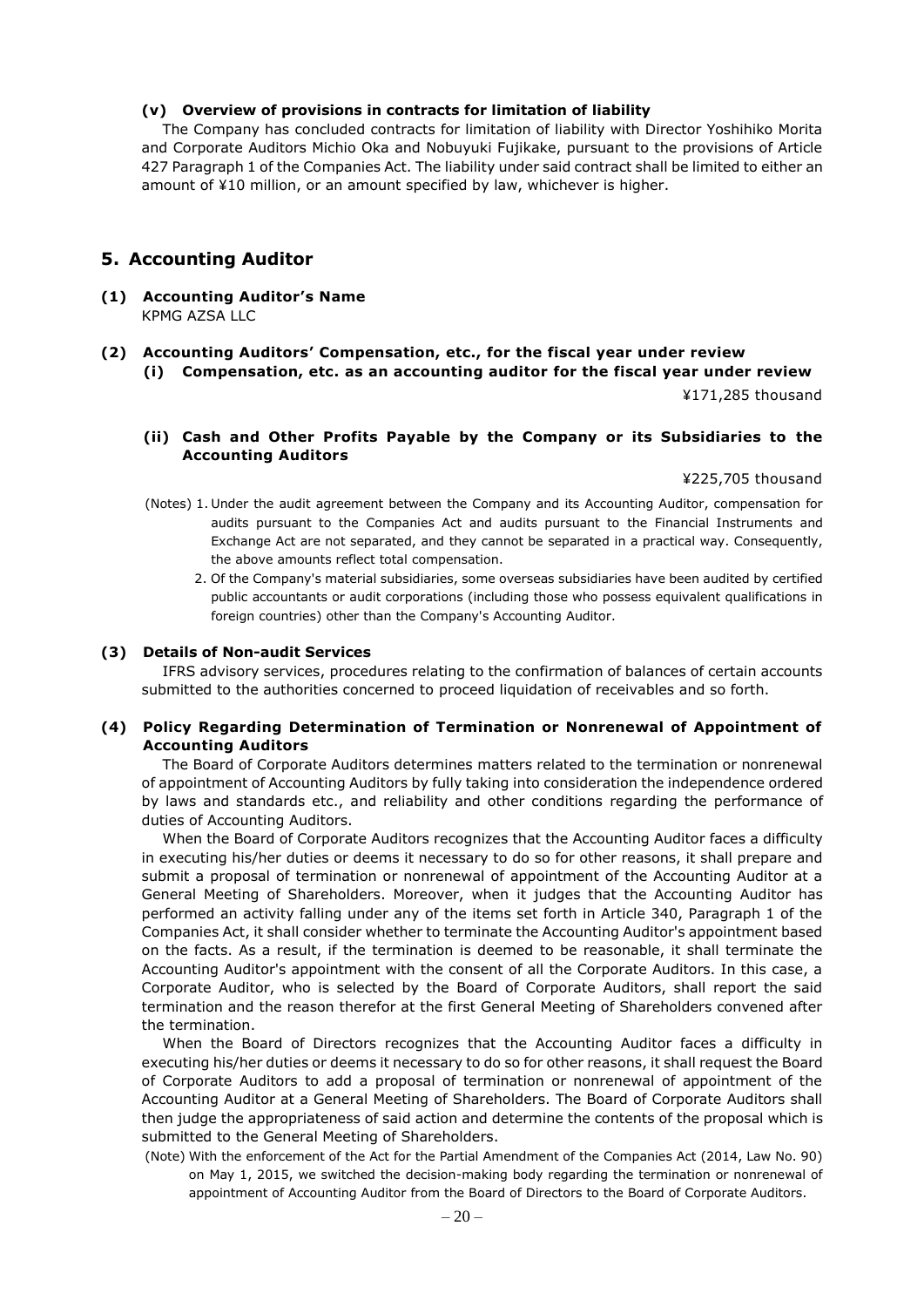### **6. System to ensure that Directors' execution of duties complies with laws and the Articles of Incorporation and other systems to ensure proper execution of business**

A resolution was made with respect to the Company's internal control systems, pursuant to the Companies Act, at the Board of Directors Meeting of May 24, 2006 regarding confirmation of the basic policies and status of established internal control systems, and henceforth whenever there are organizational changes or changes to internal regulations, resolutions are made again at Board of Directors Meetings. The overview thereof is as follows. In addition, KHI conducts year-end assessment of the operation status of resolved internal control systems to ensure proper operation and provides reports to the Board of Directors.

### **I. Basic policy for developing a system for internal controls**

KHI Group develops and maintains systems for internal controls to establish systems to ensure formation of proper organizational structures, development of company rules and regulations, dissemination of information and proper execution of operations; since KHI's management philosophy, which is indicated in our Group Mission (missions and roles which must be carried out) **"Kawasaki, working as one for the good of the planet" (Enriching lifestyles and helping safeguard the environment: Global Kawasaki)**, "Kawasaki Value," the "The Kawasaki Group Management Principles" and "The Kawasaki Group Code of Conduct"; is embodied in each and every officer and employee of our Group. KHI strives to improve its internal controls by constantly reviewing them, and in doing so improves the efficiency and lawfulness of company systems which contribute to the Group's sound and sustained growth.

### **II.Development of internal control systems**

KHI has established the following internal control systems and is streamlining, maintaining, and improving them. Going forward, KHI will review them as necessary, taking into account such factors as changes in the Company's operating environment. In addition, KHI will conduct a year-end assessment of the operation status of internal control systems to ensure proper operation.

- 1. Internal control systems concerning Directors and employees
	- (1) Systems to ensure that Directors' and employees' execution of duties are compliant with laws and the Articles of Incorporation
		- 1) We established KHI Code of Corporate Ethics, and are thoroughgoing in ensuring compliance with laws and the Articles of Incorporation and other KHI regulations and policies, and bind KHI's directors and employees to: "put an ethics into practice as business person", "respect individuals and individual rights and prohibit discrimination", "promote protection of the environment", "comply with laws and social rules", and "use proper accounting practices and ensure reliability of financial reports" (hereinafter, "Fundamental Principles of Corporate Ethics).
		- 2) According to the Internal Controls Management Regulations, we appropriately manage the system to promote measures, with the President as the chief executive of internal controls and General Manager of each division as the manager in charge of internal controls, and deliberate and make decisions on policies and measures at Management Committee, which are designed to streamline, maintain, and improve internal control systems, in order to ensure the appropriateness of business operations by achieving objectives such as effective and efficient business operations, reliable financial reporting, compliance with laws, and safeguarding of assets. Based on the roles and responsibilities given to Executive Officers, officers, and employees, we manage internal control systems in a unified way.
		- 3) According to the Company-wide CSR Committee Regulations and the CSR Committee Rules for Business Divisions, we deliberate and make decisions on policies and measures, under the governance of the President, for the Company-wide CSR Committee and the CSR Committee for Business Divisions (consisting of officers and employees) to comply with the Fundamental Principles of Corporate Ethics stipulated in KHI Corporate Ethics Regulations, and to take thoroughgoing compliance initiatives for KHI Group. We continue to improve understanding and awareness of compliance through ongoing education and training activities for various types of legal compliance and also monitor operational status.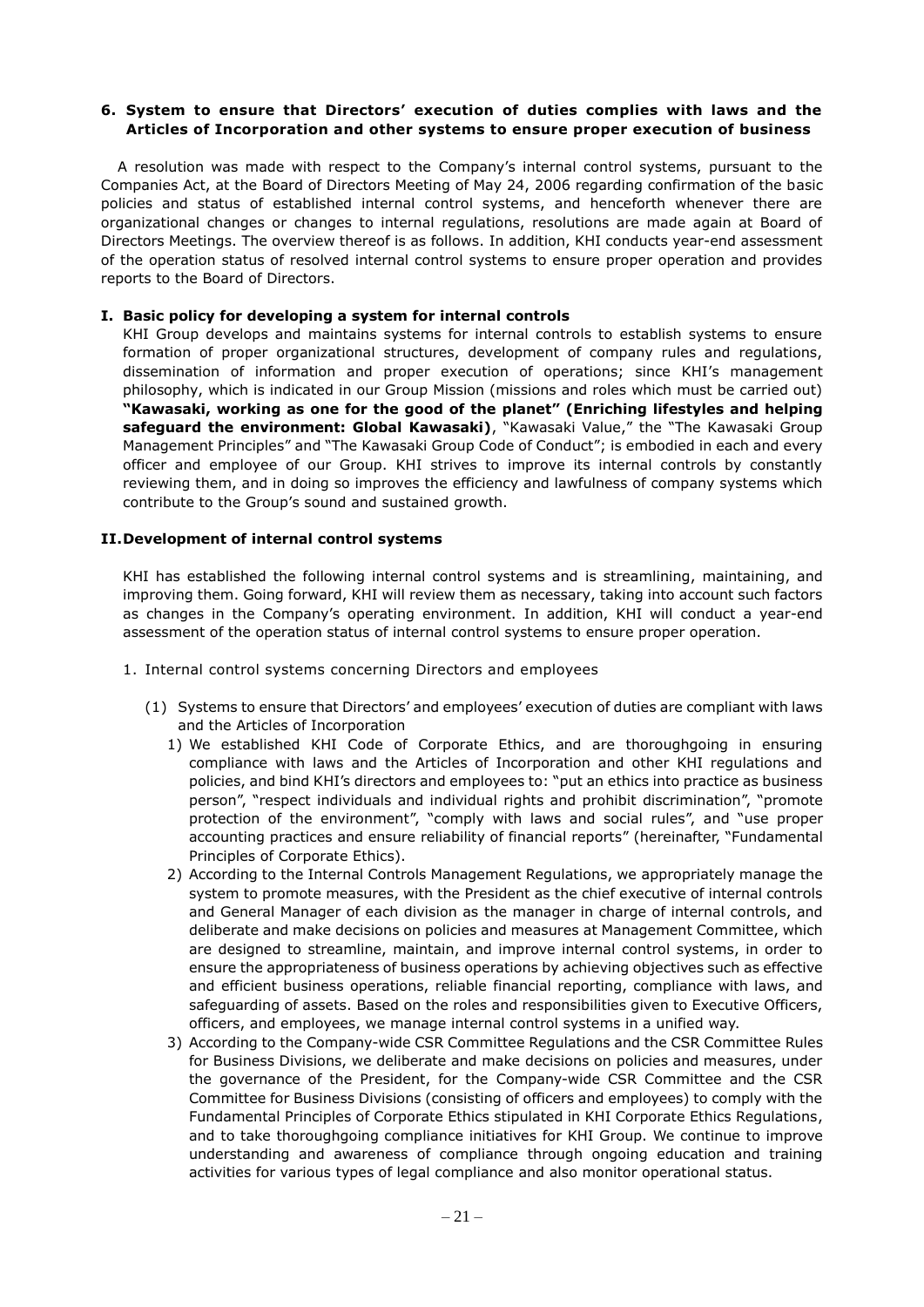- 4) According to the Compliance Reporting and Consultation System Regulations, we work to enhance compliance systems by managing the internal whistleblower system to report information regarding compliance breaches in cases where it is difficult to correct compliance breaches through ladders or concerned divisions.
- 5) While Executive Officers who are delegated to execute business operations are appointed at Board of Directors Meetings, by having independent outside directors (independent directors stipulated by the Tokyo Stock Exchange) the Company enhances the supervisory and monitoring functions of the Board of Directors for overall management; in addition, by having two outside auditors with no interest in the Company such as a business relationship with it (both independent directors established by the Tokyo Stock Exchange), the Company ensures the objectivity and neutrality of the management monitoring function, and enhances the monitoring function.
- 6) According to the Internal Controls Regulations, we ensure the appropriateness of business operations through business audits conducted by the Auditing Department.
- 7) Based on our Basic Policy on Internal Controls over Financial Reporting, we establish internal controls over financial reporting and appropriately carry out evaluation and assessment thereof to ensure the reliability of financial reporting.
- (2) Systems for storage and management of information related to Directors' execution of duties
	- 1) Information pertaining to Directors' execution of duties (meeting minutes, decision making records and appurtenant materials, account books, account invoices and other information) shall be appropriately stored and managed in accordance with Document Handling Regulations and other related policies and regulations. The information shall be made accessible at any time to Directors, Corporate Auditors and employees nominated thereby.
	- 2) With respect to protection of confidential information, we have established a Rules for Handling Corporate Secrets, and with respect to personal information we have established Regulations for Protecting Personal Information to ensure appropriate handling is thoroughly observed, and we ensure enforcement thereof through such measures as inspections and business audits, which are carried out according to methods stipulated in the regulations.
- (3) Systems for management of risk of loss
	- 1) According to the Risk Management Regulations, with the President as the chief executive of risk management and General Manager of each division as manager in charge of risk management, we grasp the assumed risk in detail using a unit of measurement common to the entire Group, and appropriately manage the risk management system, which is designed to avoid or minimize risk or losses caused by such risk.
	- 2) With respect to risks pertaining to management strategies, risk analysis and consideration of countermeasures shall be conducted in advance by the concerned divisions in accordance with the Regulations of Board of Directors, the Management Committee Regulations and the Approval Regulations, and deliberations and decision making regarding those risks shall be carried out at Board of Directors Meetings or Management Committees. We also implement appropriate risk management for major projects that have a significant impact on business operations, in accordance with the Major Project Risk Management Regulations particularly.
	- 3) As a measure to be taken when risk becomes evident, according to the Risk Management Regulations, we articulate codes of conduct in event of emergencies, and also appoint persons in charge of crisis management at each place of business to appropriately manage the system, which is designed to minimize losses. In particular, in anticipation of the occurrence of disasters, including large-scale earthquake and pandemic diseases, we specify important operations to which priority should be given to ensure the continuation or recovery of the operations in order to minimize the impact on business and formulate a business continuity plan to shorten the length of time until recovery.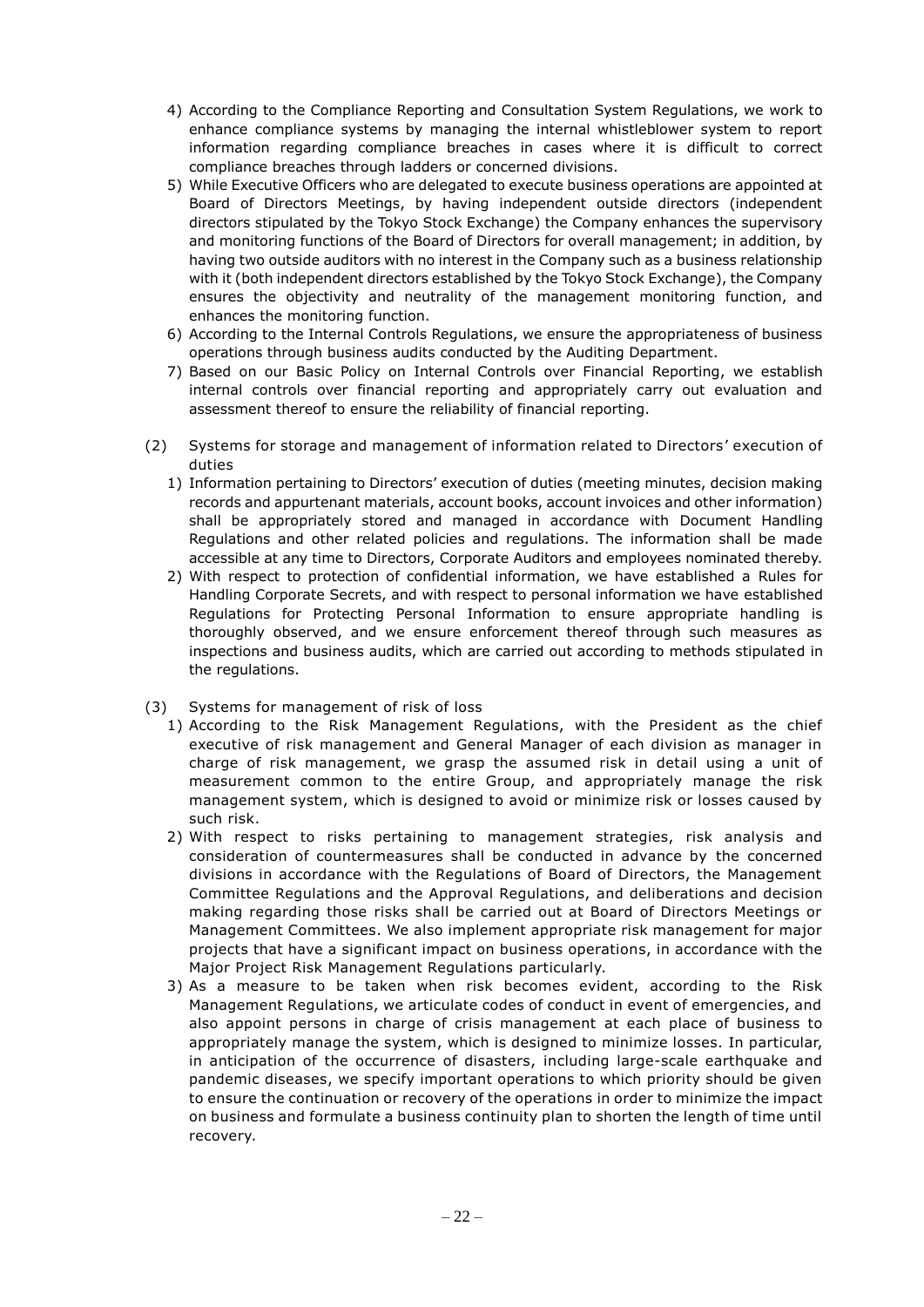- (4) Systems to ensure efficient execution of Directors' duties
	- 1) Based on KHI Group's role and objectives as articulated in the Kawasaki Group Mission Statement, we share final goals for the future by setting forth a long-term vision for each business division in the Medium-Term Business Plan.
	- 2) To attain the goals set forth in the Kawasaki Group Mission Statement and the long-term vision ("Kawasaki Business Vision 2020"), we have formulated a Medium-Term Business Plan and a Short-Term Business Plan, and have determined goals at each organization level based on these plans. We have also established performance goals for each officer and employee, and work on activities that articulate goals to be achieved. Furthermore, by conducting regular reviews of these respective plans and goals, we aim to secure a system that enables more appropriate and efficient execution of business operations.
	- 3) We have stipulated matters such as division of roles and authority for executing business operations and lines of responsibility and chains of command, and so forth, in regulations such as the Rules for Managing Segregation of Business Operations and the Approval Regulations, in order to clarify the authority and limits of discretion of officers and employees. According to the Executive Officers Regulations, Executive Officers are appointed based on a resolution passed at Board of Directors Meetings to clarify the "Systems for Execution of Business Operations." As a result of appropriately managing these systems, we aim to efficiently execute business operations in each business and function area.
	- 4) We have established Management Committee, which act as a deliberative organ to support the Board of Directors Meetings' resolutions and the President's decision making, to ensure efficient execution of duties by Board Members through discussions at Management Committees. Furthermore, we hold Executive Officers Committee Meeting for all Executive Officers to ensure familiarity and a common understanding of management strategies and plans.
	- 5) According to the company system, each business division makes decisions on its own under delegated authority and responsibility, and executes flexible business operations to adapt to changes in the environment.
- 2. Internal controls systems in the Company Group
	- Systems to ensure proper business execution within the Company Group which is composed of the company and subsidiaries
	- 1) With respect to the management at each company within our Group, while respecting the autonomy thereof, we ensure the appropriateness of business operations as a whole by KHI and each company within our Group sharing the basic philosophy and vision indicated in the Kawasaki Group Mission Statement and the Medium-Term Business Plan, and so forth.
	- 2) According to the Internal Controls Management Regulations, we govern internal controls of our subsidiaries and affiliates from the perspective of the parent company and appropriately manage the system to ensure the appropriateness of business operations by achieving objectives such as the effectiveness and efficiency of business operations, reliability of financial reporting, compliance with laws and safeguarding of assets as a whole group.
	- 3) We implement controls as shareholders of subsidiaries and affiliates through the execution of voting rights at the General Meeting of Shareholders, and also implement controls over important decisions, and so forth, concerning the operation of subsidiaries and affiliates through the Subsidiaries and Affiliates Regulations and the Approval Regulations. Specifically, we carry out management supervision and monitoring by dispatching non-full-time Directors and non-full-time Corporate Auditors to subsidiaries, and also through the establishment of the Subsidiaries & Affiliates Control Department which presides over subsidiaries to clarify the roles of each company, we secure appropriate Group business management systems. Furthermore, according to the Internal Regulations for Non-full-Time Officers of Subsidiaries and Affiliates, we also carry out education and training for non-full-time officers dispatched from KHI.
	- 4) The Auditing Department, which presides over the Group internal audits, ensures the appropriateness of operations and prevents unfair transactions between the Group companies through business audits and assessment of internal controls over financial reporting at KHI and subsidiaries.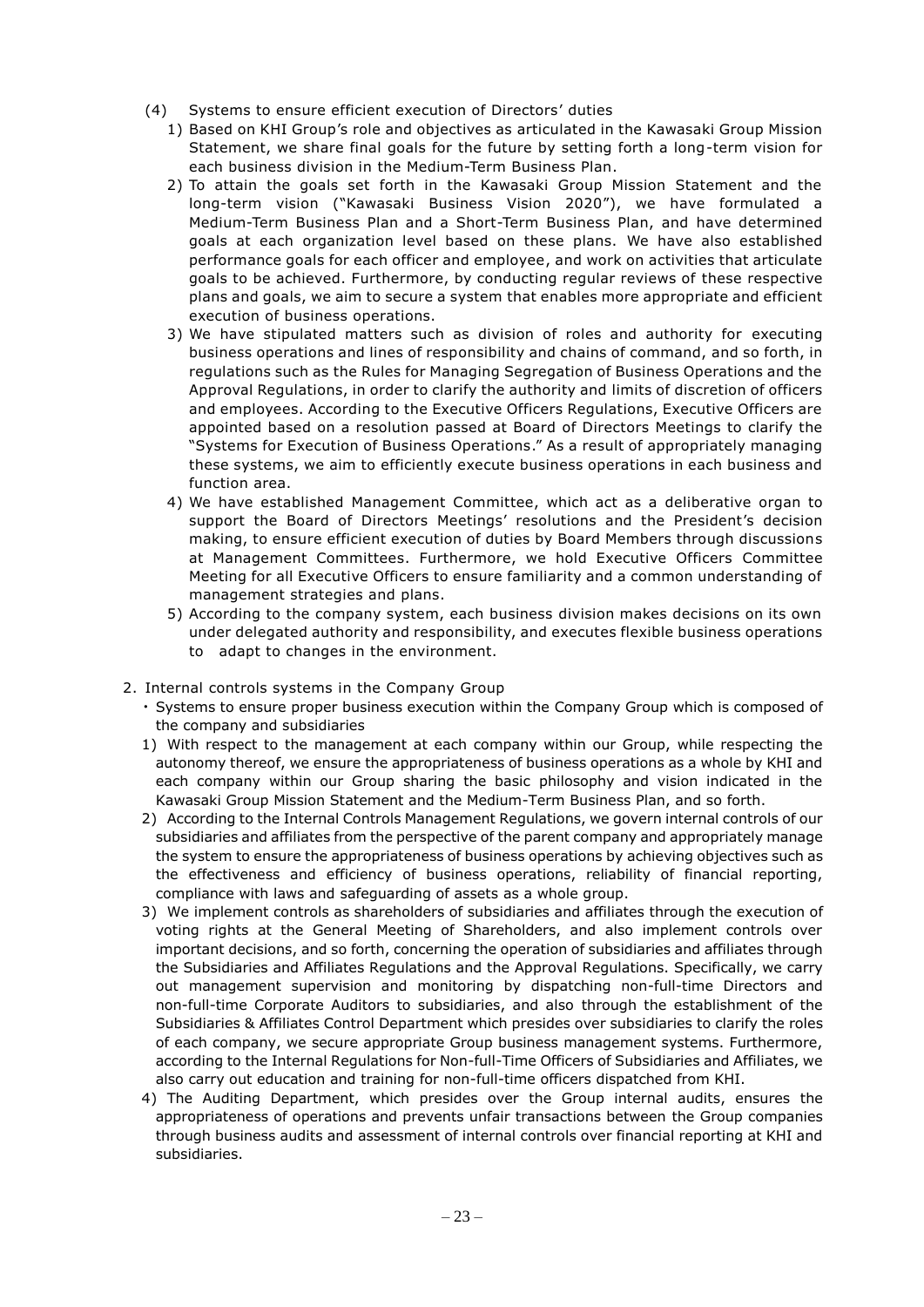- 5) According to the Company-wide CSR Committee Regulations, we deliberate strategies and policies and measures concerning the Fundamental Principles of Corporate Ethics and compliance as the entire KHI Group, and secure systems to check operational status.
- 3. Internal controls systems for ensuring appropriate audits by Corporate Auditors
	- (1)Systems for employees in cases where the Corporate Auditor requests appointment of employees to assist with the Corporate Auditor's duties
		- We allocate the required staff (to the Corporate Auditor) according to the Corporate Auditors' requests.
	- (2)Systems to ensure employees who assist with the Corporate Auditors duties are independent from Directors.
		- The person employed to assist with the duties of the Corporate Auditor (assistant of the Corporate Auditor) shall follow the Corporate Auditor's directions and orders, and the consent of the Corporate Auditor is required in relation to the hiring or firing of the staff.
	- (3)Systems for Directors and employees to report to the Board of Corporate Auditors and other systems for reports to the Board of Corporate Auditors.
		- 1) Corporate Auditors attend Board of Directors Meetings, Management Committee, Executive Officers Committee and company-wide meetings, including Company-wide CSR Committees and Company-wide Risk Management Committees; at these meetings, Directors and employees provide reports concerning important matters about company management and business operations, including matters regarding compliance, risk management and internal controls, and the status of execution of duties. Furthermore, Directors shall immediately report to the Board of Corporate Auditors when discovering that there is a risk of the company suffering significant damages.
		- 2) Employees shall, in accordance with the Approval Regulations, report to the Corporate Auditor regarding the execution of business operations by circulation of internal memos.
		- 3) The Auditing Department and Accounting Auditors from time to time report to, and exchange information with Corporate Auditors regarding the status of audits on each place of business and Group companies.
	- (4)Other systems to ensure the effective conduct of audits by the Board of Corporate Auditors
		- 1) Directors and Corporate Auditors regularly hold meetings to ensure mutual understanding, and the Corporate Auditor also attends important meetings such as Board of Directors Committee and Management Committee, and directly expresses his/her opinion regarding Directors' execution of duties.
		- 2) Directors promote collaboration between Corporate Auditors and the Auditing Department, and cooperate to establish systems which enable greater effectiveness in the conduct of audits.
		- 3) Matters concerning the election of Corporate Auditors and their remuneration, and so forth, are determined in accordance with laws and the Articles of Incorporation, by obtaining the consent of Corporate Auditors, or approval of the Board of Corporate Auditors.
- 4. Basic stance on expulsion of anti-social forces and countermeasures

Because our Group resolutely refuses to comply with any unreasonable demands from anti-social forces, and works to cut off all relations with anti-social forces, we distribute the "Compliance Guidebook" to all employees. The Guidebook prohibits "giving favors to anti-social forces," and lists specific examples of prohibited acts. We work to ensure that employees are thoroughly familiar with the matters contained in the Compliance Guidebook by conducting training, and so forth, and do not merely distribute the guidebook.

Furthermore, with respect to internal systems, we have established a department in headquarters which is responsible for overseeing handling of expulsion of anti-social forces, established close cooperation with external specialized organizations such as the police force, and in collaboration with concerning departments we systematically handle unreasonable requests from anti-social forces.

~~~~~~~~~~~~~~~~~~~~~~~~~~~~~~~~~~~~~~~~~~~~~~~~~~~~~~~~~~~~~ (Note) Amounts in this Business Report are rounded down to the nearest unit.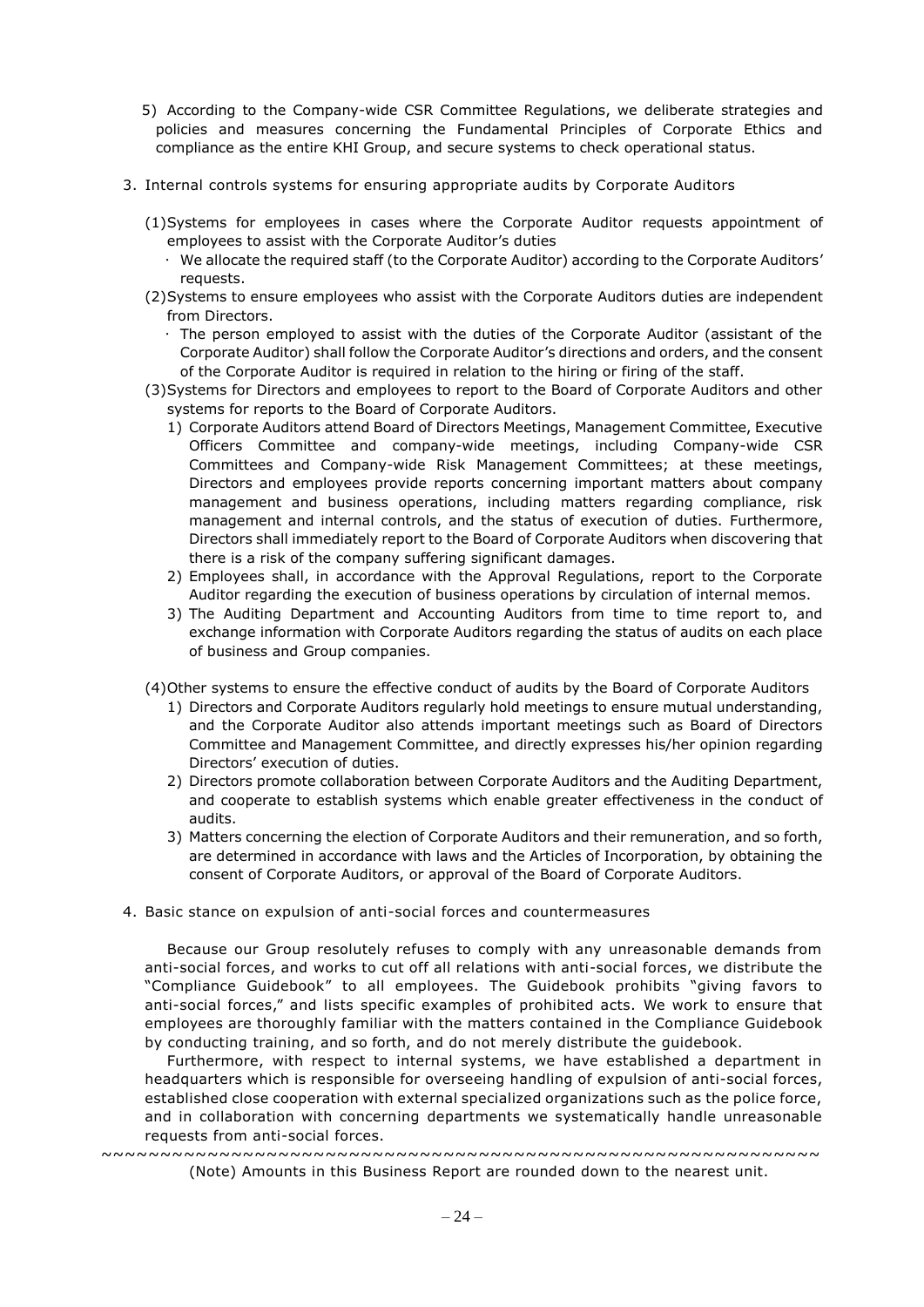# **Consolidated Balance Sheet**

(As of March 31, 2015)

(Unit: million yen)

| Description                        | Amount    | Description                                 | Amount    |  |
|------------------------------------|-----------|---------------------------------------------|-----------|--|
| (Assets)                           |           | (Liabilities)                               |           |  |
| Current assets                     | 1,073,062 | <b>Current liabilities</b>                  | 824,623   |  |
| Cash on hand and in banks          | 51,645    | Trade payables                              | 253,907   |  |
| Trade receivables                  | 421,890   | Electronically recorded obligations         | 85,453    |  |
| Merchandise and finished products  | 59,487    | Short-term debt and current portion of      | 122,338   |  |
|                                    |           | long-term debt                              |           |  |
| Work in process                    | 321,326   | Current portion of bonds                    | 20,000    |  |
| Raw materials and supplies         | 117,837   | Current portion of lease obligations        | 276       |  |
| Deferred tax assets                | 33,292    | Income taxes payable                        | 17,094    |  |
| Other current assets               | 70,576    | Deferred tax liabilities                    | 442       |  |
| Allowance for doubtful receivables | (2,995)   | Advances from customers                     | 171,607   |  |
|                                    |           | Accrued bonuses                             | 26,440    |  |
|                                    |           | Provision for product warranties            | 11,480    |  |
|                                    |           | Provision for losses on construction        |           |  |
|                                    |           | contracts                                   | 5,873     |  |
|                                    |           | Other current liabilities                   | 109,707   |  |
| Fixed assets                       | 589,220   |                                             |           |  |
| Net property, plant and equipment  | 420,554   |                                             |           |  |
| Buildings and structures           | 161,840   | Long-term liabilities                       | 389,702   |  |
| Machinery and equipment            | 121,210   | Bonds payable                               | 110,000   |  |
| Land                               | 64,708    | Long-term debt, less current portion        | 159,749   |  |
| Leased assets                      | 2,108     | Lease obligations                           | 2,011     |  |
| Construction in progress           | 18,356    | Deferred tax liabilities                    | 8,199     |  |
| Other                              | 52,330    | Provision for environmental measures        | 2,535     |  |
| Intangible assets                  | 16,409    | Liabilities for retirement benefits         | 79,272    |  |
| Investments and other assets       | 152,257   | Asset retirement obligations                | 464       |  |
| Investments in securities          | 15,488    | Other                                       | 27,468    |  |
| Long-term loans                    | 363       | <b>Total liabilities</b>                    | 1,214,326 |  |
| Deferred tax assets                | 41,611    | (Net assets)                                |           |  |
| Other investments and other assets | 95,616    | Shareholders' equity                        | 412,416   |  |
| Allowance for doubtful receivables | (823)     | Common stock                                | 104,484   |  |
|                                    |           | Capital surplus                             | 54,393    |  |
|                                    |           | Retained earnings                           | 253,605   |  |
|                                    |           | Treasury stock                              | (67)      |  |
|                                    |           | Accumulated other comprehensive income      | 19,579    |  |
|                                    |           | Net unrealized gains on securities, net tax | 3,704     |  |
|                                    |           | Deferred gains (losses) on hedges           | (1,985)   |  |
|                                    |           | Foreign currency translation adjustments    | 25,179    |  |
|                                    |           | Accumulated adjustment for retirement       |           |  |
|                                    |           | benefits                                    | (7, 318)  |  |
|                                    |           | Minority interests                          | 15,961    |  |
|                                    |           | Total net assets                            | 447,957   |  |
| Total assets                       | 1,662,283 | Total liabilities and net assets            | 1,662,283 |  |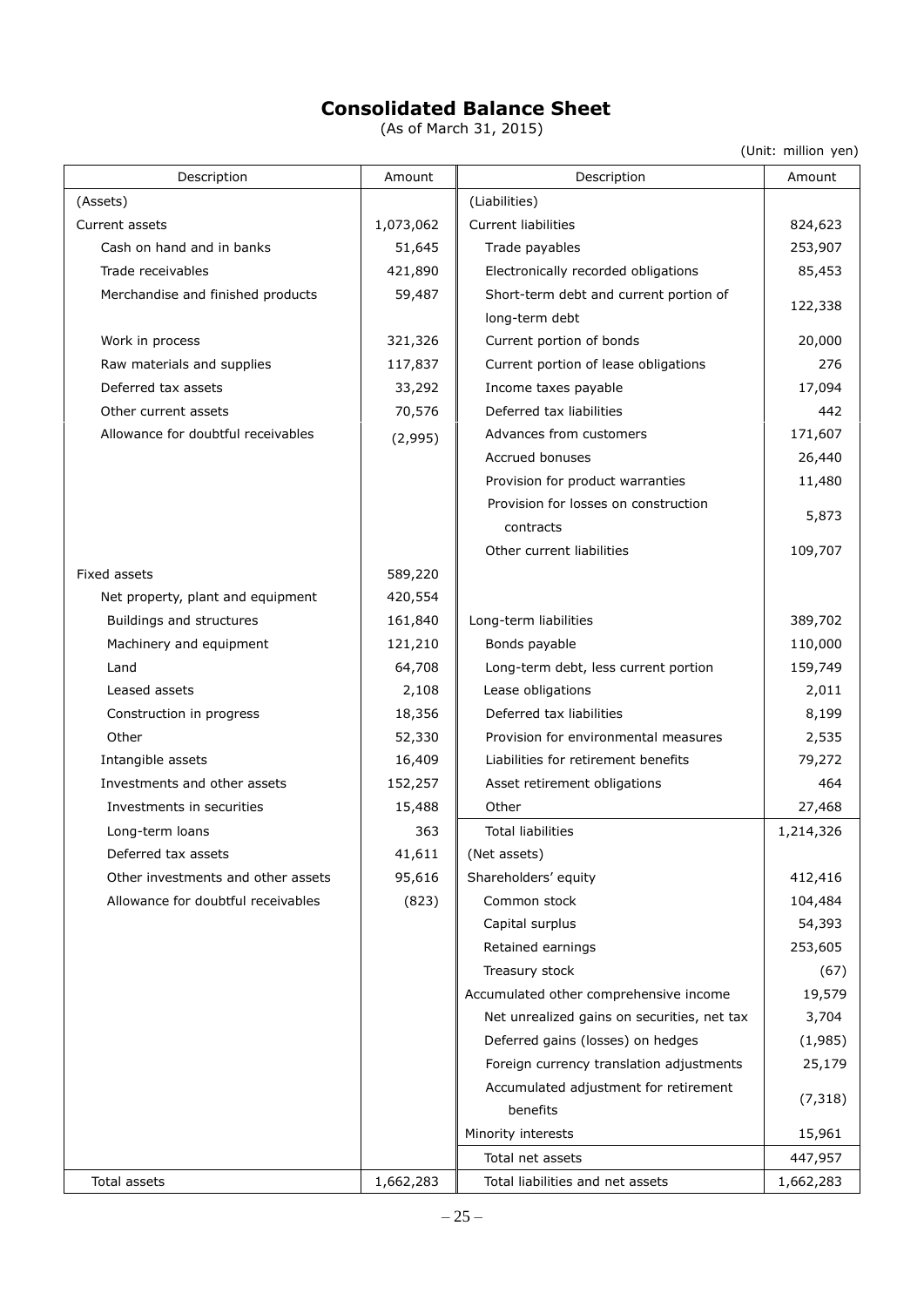# **Consolidated Statement of Income**

(April 1, 2014 - March 31, 2015)

(Unit: million yen)

| Description                                                         |        | Amount    |
|---------------------------------------------------------------------|--------|-----------|
|                                                                     |        |           |
| Net sales                                                           |        | 1,486,123 |
| Cost of sales                                                       |        | 1,216,680 |
| Gross profit                                                        |        | 269,443   |
| Selling, general and administrative expenses                        |        | 182,184   |
| Operating income                                                    |        | 87,259    |
| Non-operating income                                                |        | 13,253    |
| Interest income                                                     | 796    |           |
| Dividend income                                                     | 395    |           |
| Gain on sales of securities                                         | 1,138  |           |
| Equity in income of non-consolidated subsidiaries and<br>affiliates | 6,208  |           |
| Other non-operating income                                          | 4,714  |           |
| Non-operating expenses                                              |        | 16,223    |
| Interest expense                                                    | 3,761  |           |
| Foreign exchange losses, net                                        | 5,097  |           |
| Other non-operating expenses                                        | 7,365  |           |
| Recurring profit                                                    |        | 84,288    |
| Income before income taxes                                          |        | 84,288    |
| Income taxes-current                                                | 23,563 |           |
| Income taxes-deferred                                               | 6,779  | 30,343    |
| Income before minority interests                                    |        | 53,945    |
| Minority interests in income                                        |        | 2,306     |
| Net income                                                          |        | 51,639    |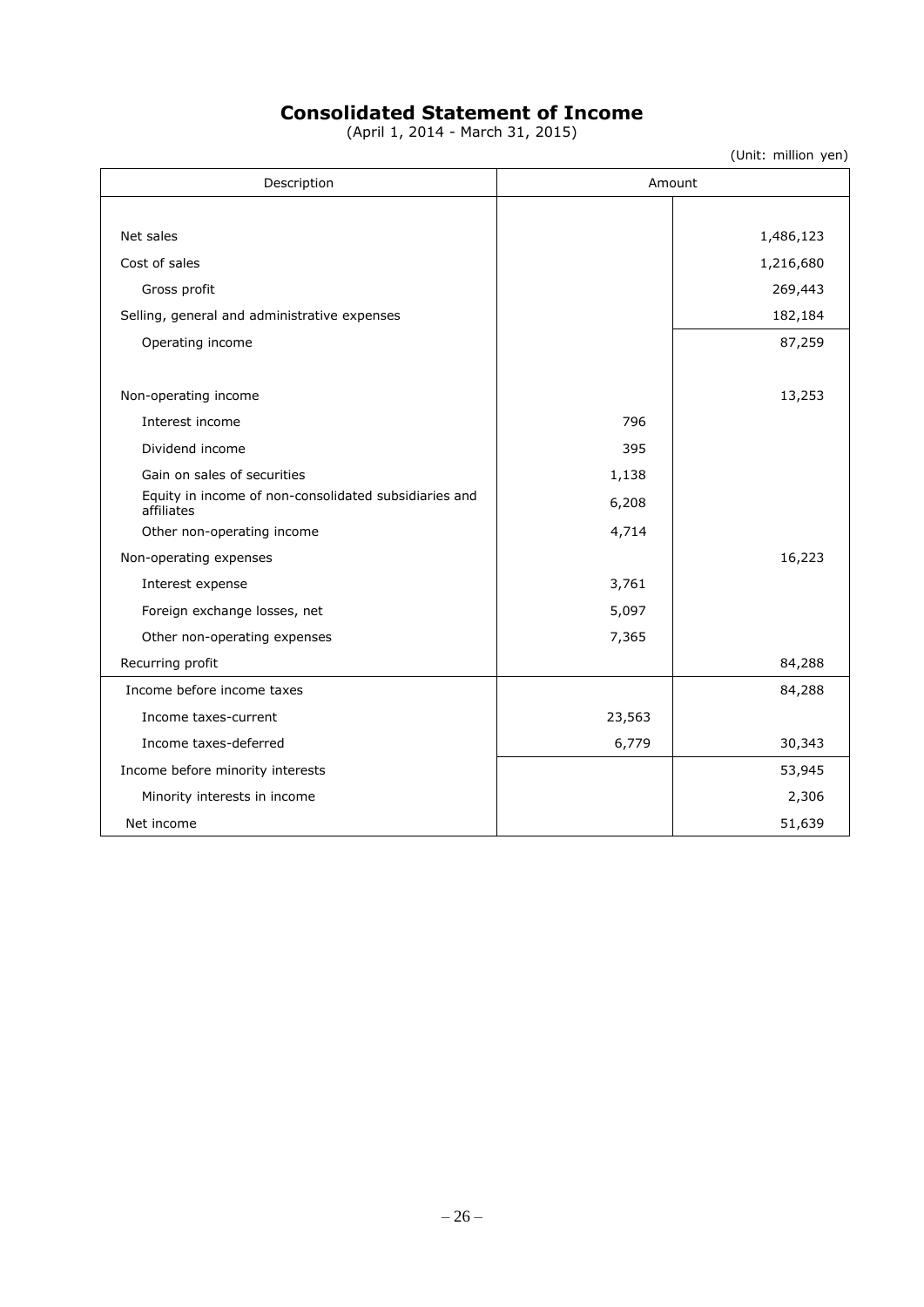# **Non-consolidated Balance Sheet**

(As of March 31, 2015)

|                                            |                 |                                                        | (Unit: million yen) |
|--------------------------------------------|-----------------|--------------------------------------------------------|---------------------|
| Description                                | Amount          | Description                                            | Amount              |
| (Assets)                                   |                 | (Liabilities)                                          |                     |
| Current assets                             | 794,591         | <b>Current liabilities</b>                             | 679,292             |
| Cash on hand and in banks                  | 29,220          | Notes payable-trade                                    | 18,829              |
| Notes receivable-trade                     | 5,435           | Electronically recorded obligations                    | 71,629              |
| Accounts receivable-trade                  | 320,986         | Accounts payable-trade                                 | 194,776             |
| Raw materials and supplies                 | 77,380          | Short-term debt                                        | 90,502              |
| Work in process                            | 256,964         | Current portion of long-term debt                      | 25,212              |
| Advance payments                           | 41,714          | Current portion of bonds                               | 20,000              |
| Prepaid expenses                           | 1,439           | Notes payable-facilities<br>Electronically recorded    | 1,477               |
| Deferred tax assets                        | 19,211          | obligations-facilities                                 | 7,124               |
| Short-term loans                           | 20,482          | Accounts payable-other                                 | 21,088              |
| Accounts receivable-other                  | 17,621          | Accrued expenses                                       | 39,013              |
| Derivatives                                | 2,487           | Income taxes payable                                   | 9,202               |
| Other current assets                       | 2,337           | Advances from customers                                | 132,025             |
| Allowance for doubtful receivables         | (689)           | Deposits received                                      | 8,469               |
|                                            |                 | Accrued bonuses                                        | 18,240              |
|                                            |                 | Provision for product warranties                       | 8,171               |
| Fixed assets                               | 506,533         | Provision for losses on construction<br>contracts      | 4,402               |
| Net property, plant and equipment          | 293,166         | Derivatives liabilities                                | 8,447               |
| <b>Buildings</b>                           | 92,357          | Other current liabilities                              | 678                 |
| <b>Structures</b>                          | 15,398          |                                                        |                     |
| Docks and building berths                  | 577             |                                                        |                     |
| Machinery and equipment                    | 85,624          |                                                        |                     |
| Vessels                                    | 12              |                                                        |                     |
| Aircraft                                   | 18              | Noncurrent liabilities                                 | 327,780             |
| Vehicles<br>Tools, Furniture and fixtures  | 1,414<br>45,783 | Bonds payable, less current portion                    | 110,000             |
| Land                                       | 36,198          | Long-term debt, less current portion                   | 158,822             |
| Leased assets                              | 1,999           | Lease obligations                                      | 1,479               |
| Construction in progress                   | 13,781          | Long-term accounts payable-other                       | 16,782              |
|                                            |                 | Provision for environmental                            | 2,302               |
|                                            |                 | measures<br>Employees' retirement and                  |                     |
|                                            |                 | severance benefits                                     | 37,949              |
| Intangible assets                          | 12,247          | Asset retirement obligations                           | 366                 |
| Software                                   | 9,780           | Other long-term liabilities                            | 76                  |
| License production and licensee's          | 229             | <b>Total liabilities</b>                               | 1,007,072           |
| execution right<br>Other intangible assets | 2,236           |                                                        |                     |
|                                            |                 | Net assets                                             |                     |
| Investments and other assets               | 201,119         | Shareholders' equity                                   | 293,578             |
| Investments in securities                  | 13,356          | Common stock                                           | 104,484             |
| Stock of affiliates                        | 104,329         | Capital surplus                                        | 52,210              |
| Investments in capital of affiliates       | 35,339          | Legal capital surplus                                  | 52,210              |
| Long-term loans                            | 10,797          | Retained earnings                                      | 136,951             |
| Deferred tax assets                        | 29,161          | Other retained earnings                                | 136,951             |
| Long-term prepaid expenses                 | 1,326           | Provision for special depreciation                     | 369                 |
| Long-term derivatives                      | 3,833           | Provision for advanced<br>depreciation of fixed assets | 7,629               |
| Other investments and other assets         | 3,552           | Retained earnings brought<br>forward                   | 128,951             |
| Allowance for doubtful receivables         | (577)           | Treasury stock                                         | (67)                |
|                                            |                 | Valuation and translation adjustments                  | 473                 |
|                                            |                 | Net unrealized gains on securities,<br>net tax         | 2,686               |
|                                            |                 | Deferred gains (losses) on hedges                      | (2, 212)            |
|                                            |                 | Total net assets                                       | 294,052             |
| Total assets                               | 1,301,125       | Total liabilities and net assets                       | 1,301,125           |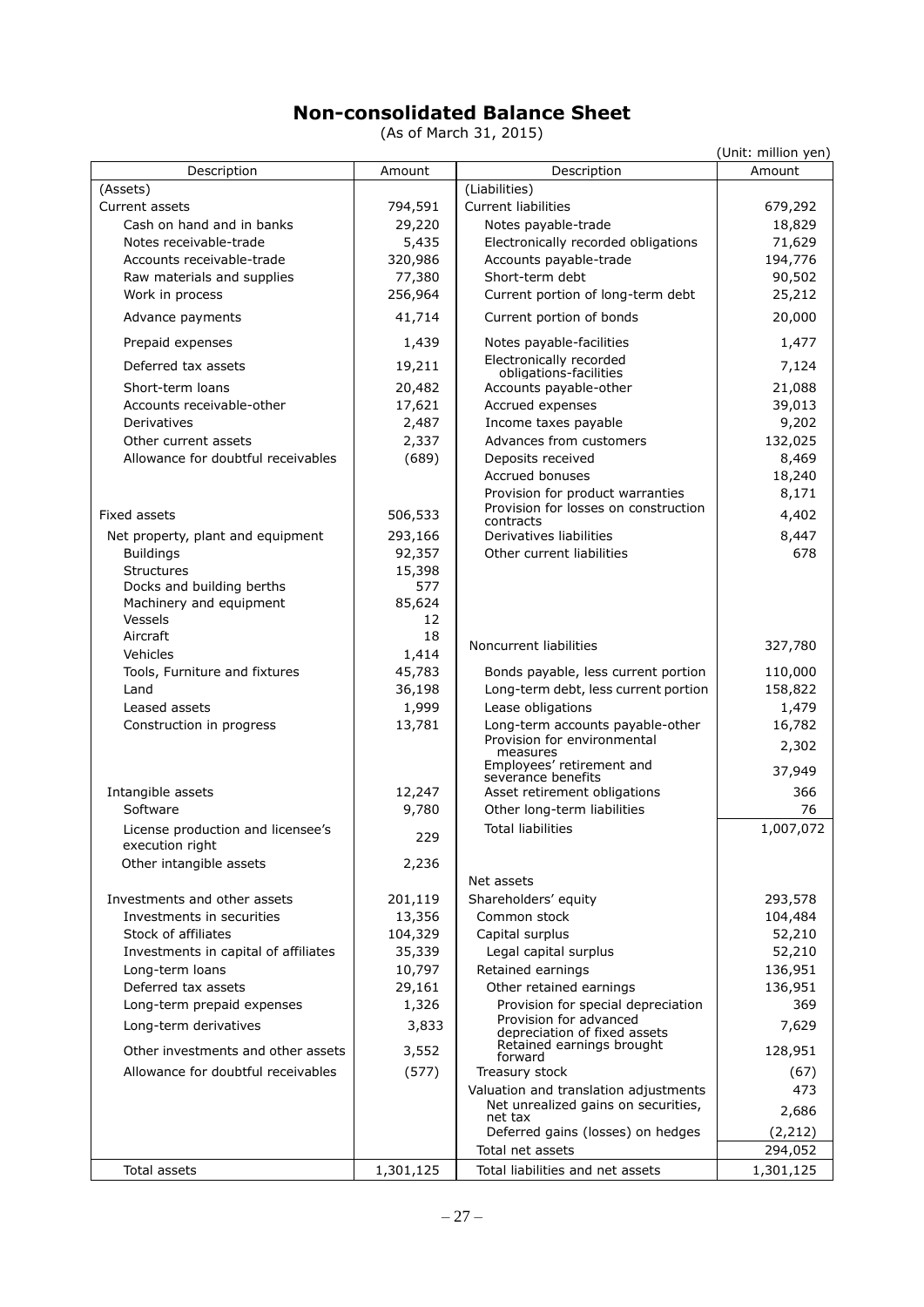# **Non-consolidated Statement of Income**

(April 1, 2014 - March 31, 2015)

(Unit: million yen)

| Description                                  |        | Amount    |
|----------------------------------------------|--------|-----------|
|                                              |        |           |
| Net sales                                    |        | 1,098,013 |
| Cost of sales                                |        | 955,221   |
| Gross profit                                 |        | 142,791   |
| Selling, general and administrative expenses |        | 96,381    |
| Operating income                             |        | 46,409    |
|                                              |        |           |
| Non-operating income                         |        | 18,394    |
| Interest income                              | 781    |           |
| Dividend income                              | 13,575 |           |
| Gain on sales of securities                  | 1,154  |           |
| Other non-operating income                   | 2,883  |           |
| Non-operating expenses                       |        | 9,290     |
| Interest expense                             | 1,755  |           |
| Interest on bonds                            | 1,054  |           |
| Foreign exchange losses                      | 749    |           |
| Loss on disposal of fixed assets             | 1,310  |           |
| Other non-operating expenses                 | 4,419  |           |
| Recurring profit                             |        | 55,513    |
| Income before income taxes                   |        | 55,513    |
| Income taxes-current                         | 10,396 |           |
| Income taxes-deferred                        | 8,651  | 19,048    |
| Net income                                   |        | 36,465    |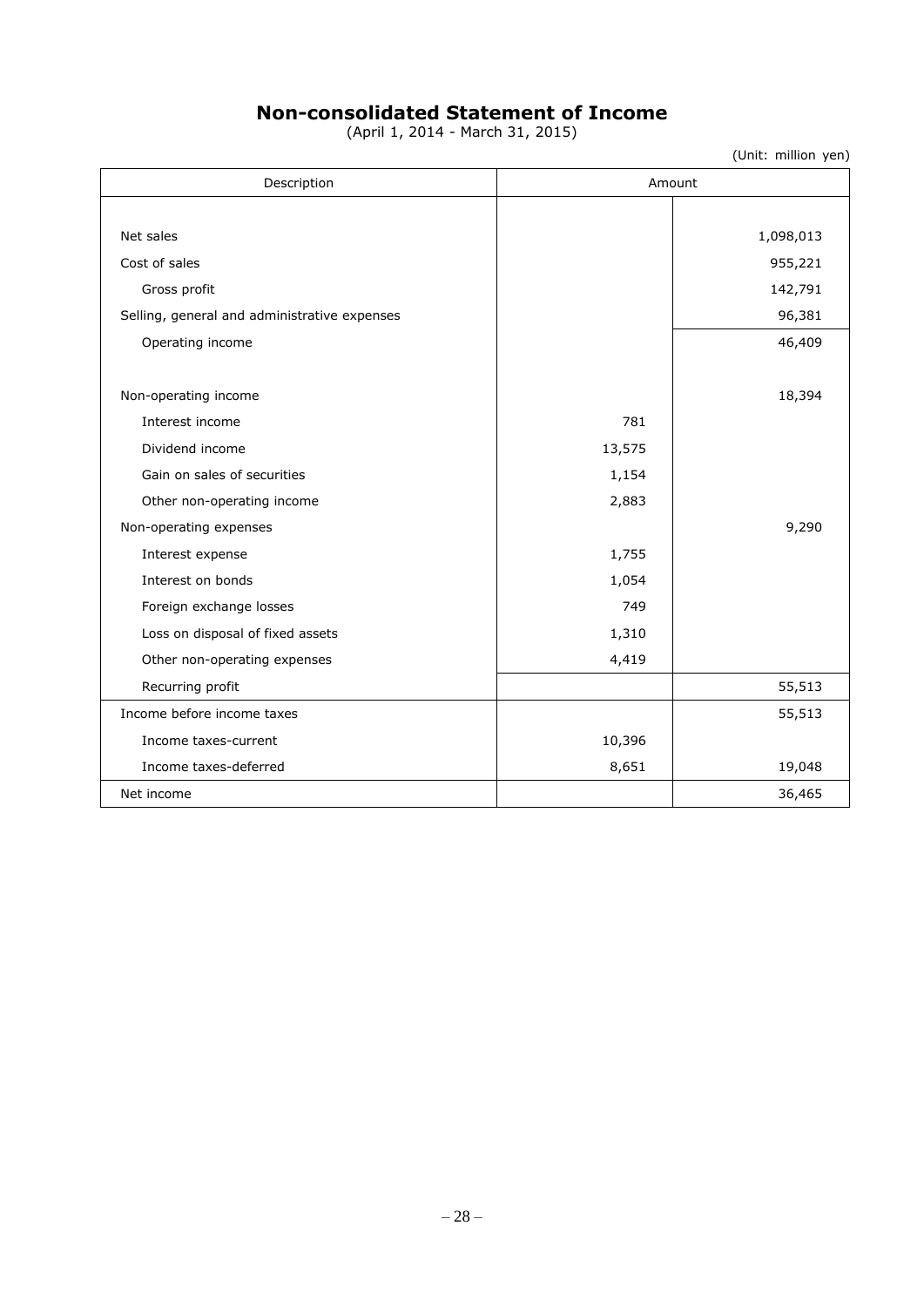Board of Corporate Auditors' audit report (duplicated copy)

# **Audit Report**

### (English Translation)

Regarding the performance of duties by the Directors for the 192nd fiscal year from April 1, 2014 to March 31, 2015, the Board of Corporate Auditors hereby submits its audit report, which has been prepared upon careful consideration based on the audit report prepared by each Corporate Auditor.

- 1. Summary of Auditing Methods by the Corporate Auditors and Board of Corporate Auditors
	- (1) The Board of Corporate Auditors established auditing policies, allocation of duties, and other relevant matters, and received reports from each Corporate Auditor regarding his audits and results thereof, as well as received reports from the Directors, other relevant personnel, and the Accounting Auditor regarding performance of their duties, and sought explanations as necessary.
	- (2) Each Corporate Auditor complied with the auditing standards of the Corporate Auditors established by the Board of Corporate Auditors, followed the auditing policies, allocation of duties, and other relevant matters, communicated with the Directors, internal control development division, Auditing Department (internal audit dept.) and other employees, and any other relevant personnel, and made efforts to prepare the environment for information collection and audit, as well as participated in meetings of the Board of Directors and other important meetings, received reports from the Directors, Executive Officers, employees, and other relevant personnel regarding performance of their duties, sought explanations as necessary, examined important authorized documents and associated information, and studied the operations and financial positions at the head office and principal business offices.
	- (3) Each Corporate Auditor received reports from the Directors, employees, and other relevant personnel regarding the structure and operation status of the system for ensuring that the performance of duties by the Directors conforms to the related laws and regulations and Articles of Incorporation, and the system prepared based on the contents of the resolutions of the Board of Directors and such resolutions regarding preparation of the system stipulated in Article 100, Paragraphs 1 and 3, of the Ordinance for Enforcement of the Companies Act (internal control system), which system is necessary for ensuring that a joint stock corporation's business is proper, and sought explanations as necessary.

Furthermore, with respect to internal controls on financial reporting under the Financial Instruments and Exchange Act, each Corporate Auditor received reports from the Directors and other relevant personnel as well as KPMG AZSA LLC regarding the assessment of the internal controls concerned and the status of auditing thereof, and sought explanations as necessary.

(4) Each Corporate Auditor communicated and exchanged information with Directors, Corporate Auditors, and other relevant personnel of the subsidiaries, and received business reports from subsidiaries as necessary.

Based on the above methods, we examined the business report and annexed specifications related to the relevant fiscal year.

- (5) Each Corporate Auditor audited whether the Accounting Auditor maintained their independence and implemented appropriate audits, as well as received reports from the Accounting Auditor regarding the performance of their duties and sought explanations as necessary.
- (6) Each Corporate Auditor received notice from the Accounting Auditor that "the system for ensuring that duties are performed properly" (matters set forth in each item of Article 131 of the Ordinance for Corporate Accounting) has been prepared in accordance with the Product Quality Management Standards Regarding Audits (issued by the Business Accounting Deliberation Council (BACD) on October 28, 2005) and other relevant standards, and sought explanations as necessary.

Based on the above methods, we examined the non-consolidated financial statements (non-consolidated balance sheet, non-consolidated statement of income, non-consolidated